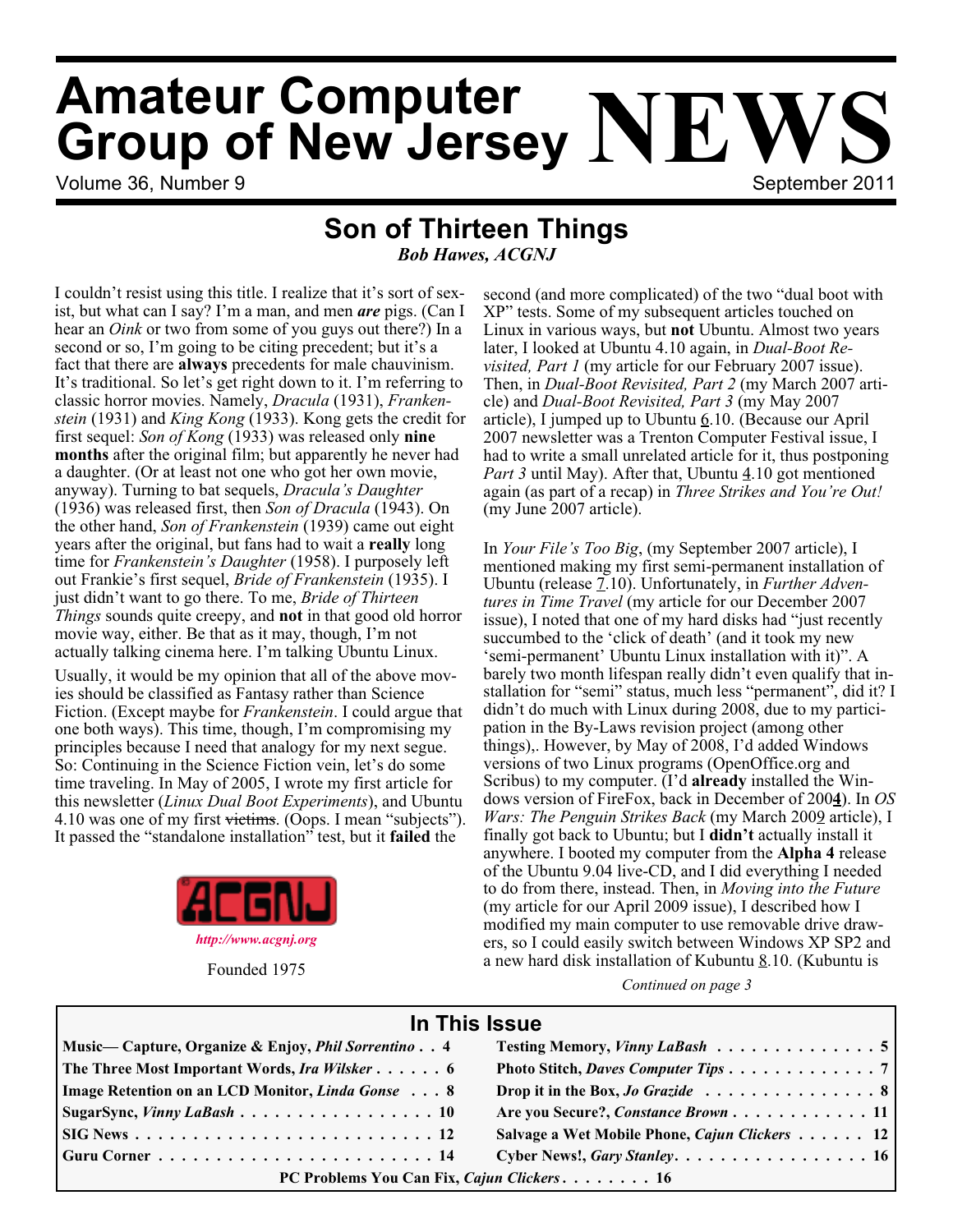## **Officers, Directors and Leaders**

| <b>Officers</b>                |                  |                  | <b>Board of Directors</b>   |                   |                  |
|--------------------------------|------------------|------------------|-----------------------------|-------------------|------------------|
| President                      | Paul Syers       |                  | Director Emeritus           | Sol Libes         | $(609)$ 520-9024 |
| Vice President                 | Evan Williams    | $(908)$ 359-8070 | Through 2012                | Brenda Bell       |                  |
| Treasurer                      | Malthi Masurekar | (732) 560-1534   |                             | Simon Grindlinger |                  |
| Secretary                      | Seery Syers      |                  |                             | Don McBride       |                  |
| Past President                 | Mike Redlich     | $(908)$ 246-0410 |                             | David McRitchie   |                  |
|                                |                  |                  | Through 2011                | Gregg McCarthy    |                  |
| <b>Special Interest Groups</b> |                  |                  |                             | Arnold Milstein   | $(908)$ 753-8036 |
| C Languages                    | Bruce Arnold     | $(908)$ 735-7898 |                             | John Raff         | $(973)$ 992-9002 |
| Firefox Activity               | David McRitchie  |                  |                             | <b>Bob Hawes</b>  |                  |
| Genealogy                      | Frank Warren     | $(908)$ 756-1681 | <b>Standing Committees</b>  |                   |                  |
| Hardware                       | Mike Reagan      |                  | APCUG Rep.                  | Frank Warren      | $(908)$ 756-1681 |
| Investing                      | Jim Cooper       |                  | <b>Facilities</b>           | John Raff         | $(973)$ 992-9002 |
| Java                           | Michael Redlich  |                  | Financial                   | Evan Williams     | $(908)$ 359-8070 |
| Layman's Forum                 | Matthew Skoda    | $(908)$ 359-8842 | Historian                   | Lenny Thomas      |                  |
| <b>LUNICS</b>                  | Andreas Meyer    |                  | Membership                  | open              |                  |
| NJ Gamers                      | Gregg McCarthy   |                  | Newsletter                  | <b>Bob Hawes</b>  |                  |
| WebDev                         | Evan Williams    | $(908)$ 359-8070 | Publicity                   | Gregg McCarthy    |                  |
| <b>Window Pains</b>            | John Raff        | $(973)$ 992-9002 | <b>Trenton ComputerFest</b> | Mike Redlich      | $(908)$ 246-0410 |
|                                |                  |                  | Vendor Liaison              | Arnold Milstein   | $(908)$ 753-8036 |
|                                |                  |                  | Webmaster                   | John Raff         | (973) 992-9002   |

## **ACGNJ News**

#### **Editor**

Barbara DeGroot 145 Gun Club Road Palmerton PA 18071 Tel: (570) 606-3596 bdegroot@ptd.net

**ACGNJ News** is published by the Ama- teur Computer Group of New Jersey, In- corporated (ACGNJ), PO Box 135, Scotch Plains NJ 07076. ACGNJ, a non-profit ed- ucational corporation, is an independent computer user group. Opinions expressed herein are solely those of the individual author or editor. This publication is **Copy-**<br>**right**  $\bigcirc$  2011 by the Amateur Computer<br>**Group of New Jersey, Inc., all rights re-Group of New Jersey, Inc., all rights re- served. Permission to reprint with ap- propriate credit is hereby given to non-profit organizations.**

**Submissions:** Articles, reviews, cartoons, illustrations. Most common formats are ac- ceptable. Graphics embedded in the docu- ment must also be included as separate files. Fax or mail hard copy and/or disk to editor; OR e-mail to Editor. Always confirm. Date review and include name of word processor used, your name, address and phone *and* name, address and phone of manufacturer, if available.

**Tips for reviewers:** Why does anyone need it? Why did you like it or hate it? Ease (or difficulty) of installation, learning and use. Would you pay for it?

**Advertising:** Non-commercial announce- ments from members are free. Commercial ads 15 cents per word, \$5 minimum. Camera ready display ads: Full page (7 x 10 inches) \$150, two-thirds page  $(4\frac{1}{2} \times 10)$  \$115, half-page \$85, one-third \$57, quarter \$50, eighth \$30. Discount 10% on 3 or more con- secutive insertions. Enclose payment.

**Publication Exchange:** Other computer user groups are invited to send a subscription to ACGNJ at the address below. We will re- spond in kind.

**Address Changes** should be emailed to *membership@acgnj.org* or sent to ACGNJ at the address below.

**Membership**, including subscription: 1 year \$25, 2 years \$40, 3 years \$55. Additional family members: \$10 each per year. Student : 1 year \$20. Senior citizen (over 65) 1 year \$20, 3 years \$45. Send your name, address and payment to ACGNJ, PO Box 135, Scotch Plains NJ 07076.

**Typographic Note**: The ACGNJ News is produced using Corel Ventura 5. Font fami- lies used are Times New Roman (TT) for body text, Arial (TT) for headlines.

### **E-Mail Addresses**

Here are the e-mail addresses of ACGNJ Officers, Directors and SIG Leaders (and the Newsletter Editor). This list is also at (*<http://www.acgnj.org/officers.html>*).

| Bruce Arnold         | barnold@ieee.org                     |
|----------------------|--------------------------------------|
| Jim Cooper           | jim@thecoopers.org                   |
| Barbara DeGroot      | bdegroot@ptd.net                     |
| Mark Douches         | pcproblems@pobox.com                 |
| David Eisen          | ultradave@gmail.com                  |
| <b>Bill Farrell</b>  | wfarr18124@aol.com                   |
| Manuel Goyenechea    | Goya@acgnidotnetsig.org              |
| <b>Bob Hawes</b>     | bob.hawes@acgnj.org                  |
| Sol Libes            | sol@libes.com                        |
| Malthi Masurekar     | malthirm@verizon.net                 |
| Don McBride          | don@mcbride.name                     |
| Gregg McCarthy       | greggmajestic@gmail.com              |
| David McRichie       | dmcritchie@hotmail.com               |
| Andreas Meyer        | lunics@acgnj.org                     |
| Arnold Milstein      | mrflark@yahoo.com                    |
| John Raff            | $\overline{\text{iohn}(a)}$ raff.com |
| Mike Redlich         | mike@redlich.net                     |
| Matt Skoda           | som359@aol.com                       |
| Keith Sproul         | ksproul@noc.rutgers.edu              |
| Paul Syers           | paul.syers@acgnj.org                 |
| Lenny Thomas         | lenny.thomas@acgnj.org               |
| <b>Scott Vincent</b> | scottvin@optonline.net               |
| Frank Warren         | kb4cyc@webwarren.com                 |
| Evan Williams        | ewilliams@collaboron.com             |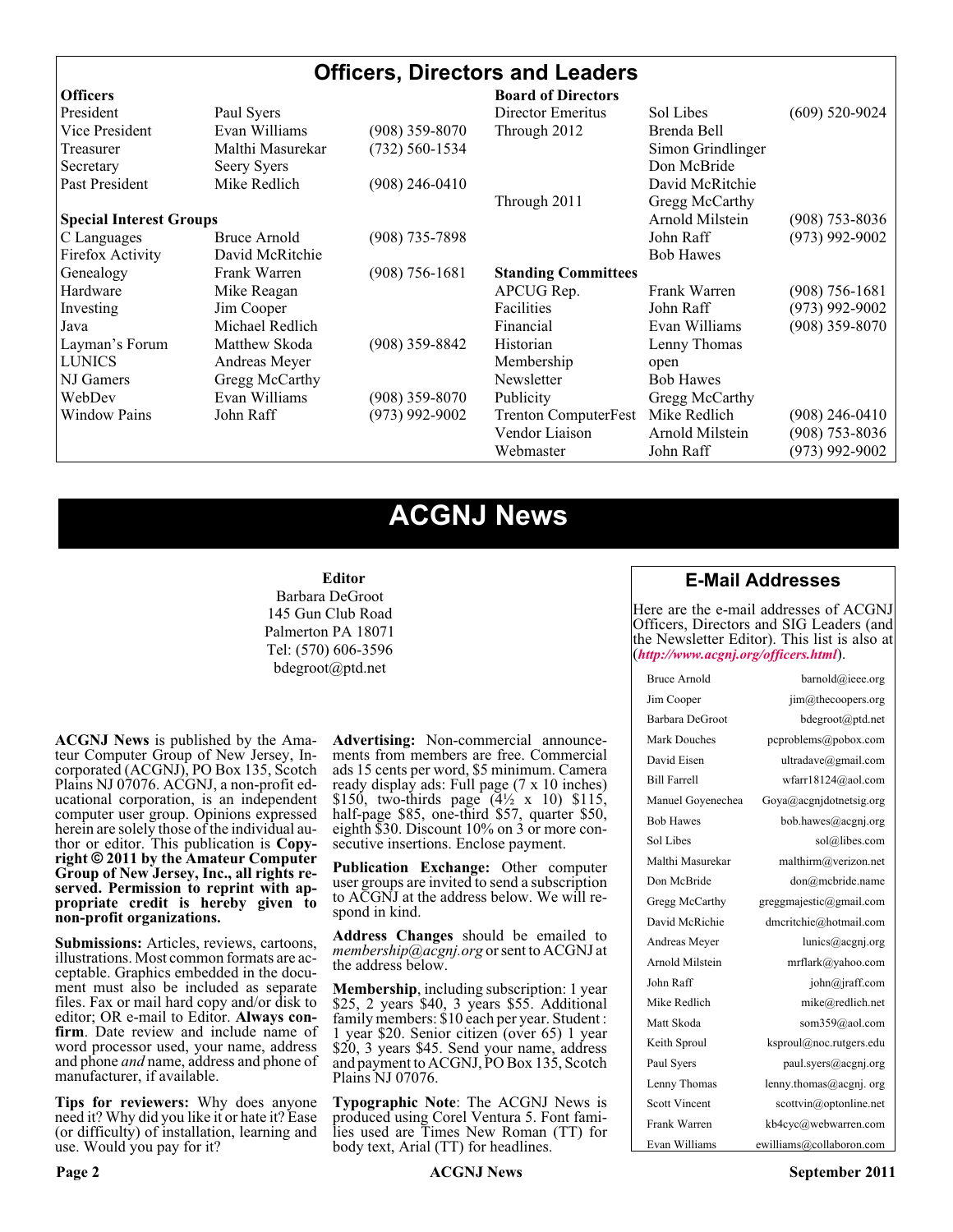## **Son of Thirteen Things,** *continued*

Ubuntu with the KDE desktop environment installed instead of the usual GNOME desktop).

Now, at last, we tie into our title. In *Thirteen Things?* (my May 2009 article), I recounted how I followed about half the steps in *13 Things to do immediately after installing Ubuntu* (posted on the *Linux on Desktop* website by Ambuj Varshney on February 24, 2007) as I created an **even newer** hard disk installation of Ubuntu 8.04 LTS (**L**ong **T**erm **S**upport) for my main computer. (I'm **not** going to repeat my reasons for doing so here. If you're curious, you can refer to *Thirteen Things?* and find out why; but as you'll soon see, that particular installation didn't last very long, either). I was the scheduled speaker for the May  $15<sup>th</sup>$ , 2009 Window Pains Meeting, and my topic was *Installing and Using Ubuntu 9.04*. By that meeting, Ubuntu 9.04 had been out for about two weeks. So I had enough time to create a new installation, and to enhance it according to the *Thirteen Things* list. Then, since I **had** it, I **used** it; thus dumping my 8.04 LTS version. In October, when Ubuntu 9.10 came out, I tried a direct upgrade. It took about an hour; but it **worked**. In April 2010, when Ubuntu 10.04 came out, I tried an upgrade again; and it worked again. In October 2010, when Ubuntu 10.10 came out, I tried a third upgrade. This time, it seemed to work, but then it crashed. I restored my 10.04 version from its last backup, and tried once more. As before, it seemed to work at first; but then it crashed,

too. So I restored it again, and I've kept using 10.04 ever since. Now, I've got **four** computers that need new Ubuntu installations, so it's time to start all over.

For **this** article, however, I'm only going to install Ubuntu 11.04 in **one** of those machines. (My current main computer is working just fine on 10.04, so I'm leaving it that way for another month or two. Then, when Ubuntu 11.10 comes out, I'll go right to that version. Ideally, the other two should both dual boot with XP. Unless I get distracted by something else, I'll be doing one or both of those installations **next** month). Anyway, let's get some details about our current victim subject. It's an Asus motherboard that was given to me by Allan DeGroot (son of our Editor, Barbara). It's not new, but it **is** better than anything else I've got. My long term plans call for it to replace the motherboard in my main computer case. (That board will then, in turn, be installed in a smaller case and moved to my kitchen, where it will become a dedicated Internet TV watching computer). For now, though, I stuck Allan's board in a spare case, gave it a spare CD reader and a spare hard disk, booted from the Ubuntu 11.04 CD, and created a default installation. (Actually, I did this twice, because I noticed that it was downloading files, even though I purposely **hadn't** checked the "update while installing" box. So I did it over again, with my network cable disconnected). The **first** time, it took 26 minutes to install. Then, after it

#### *Continued above right Centinued below left*

rebooted, Update Manager popped up and listed 206 updates totaling 152 MB. They took 21 minutes. The second time, installation took 15 minutes. After I'd reconnected the network cable and rebooted, Update Manager listed 223 updates totaling 208 MB. They took 25 minutes. After the second time, I made a Clonezilla backup before continuing. (I know. I know. I should have done this before I deleted my first installation as well; but I forgot. Shame on me).

The first non-default addition I made was *GParted* (the Gnome Partition Editor). After installing it, I used it to look at my partitions. My operating system was in an Ext**4** partition, with only 3.14 GB used (so far), plus I had a 2.0 GB swap partition (**much** too big, but I'll leave it alone for now.). Except for adding GParted right away, I repeated (or didn't repeat) all the steps from my original *Thirteen Things?* article. Following *Step 1: Enable Additional Repositories,* I opened Synaptic Package Manager and did so. Next, I skipped *Step 2: Enable Cool Graphics Effects*. After that, I did *Step 3: Install Audio/Video Codecs*, but once again skipped *Step 4: Install Adobe Acrobat Reader*. (I use Okular instead). Even though both programs now come from different manufacturers, I repeated *Step 5: Install Macromedia Flash support and Sun Java JRE*. Also *Step 6: Install Scribus*. I love Scribus. It's one of my "must have" programs, so I would have installed it anyway; but since it was on the list, I installed it then. This time, I ran into a problem with *Step 7: Install Downloader For X*. It caught my interest in 2009, so I installed it; but I **never** actually

used it. This time, I couldn't get it to install. I intend to try for it again later, but if I can't get it then, I probably won't miss it. As before, I skipped *Step 8: Install Google Desktop, Step 9: Install Google Picasa, Step 10: Install Google Earth*, and *Step 11: Install gdesklets*. Also as before, I did *Step 12: Install MPlayer with all codecs and DVD playing support*; and I finished by skipping *Step 13: Install RealPlayer*. Finally, I wound up my then current personal list by installing *Okular* and *K3b*. I've included the link below mainly for copyright acknowledgement. However, for further details, you can refer to **my** *Thirteen Things?* (in our May 2009 newsletter), or you can follow this link to the article that started it all:

#### *[http://linuxondesktop.blogspot.com/2007/02/13-things-to-do-immediate](http://linuxondesktop.blogspot.com/2007/02/13-things-to-do-immediately-after.html) ly-after.html*

Now, back to me. After making another Clonezilla backup, I ventured into new territory. Well, relatively new, anyway. I've **always** had *Abiword*, because it **used to** be bundled by default with each release of Ubuntu. Nowadays, it's not. In the past, it came in handy quite a few times as an alternative word processor, so I installed it manually now. I must have installed *the GIMP* (**G**NU **I**mage **M**anipulation **P**rogram) immediately after I installed Okular and K3b above, because by July of 2009, when I wrote *Fun With Fonts* (my article for our August 2009 issue), I'd obviously become **very** familiar with it's use. Be that as it may, I installed it in my new Ubuntu 11.04 system now. *Wine* came next (the Windows emulator/compatibility layer, not the booze),

*Continued on page 4*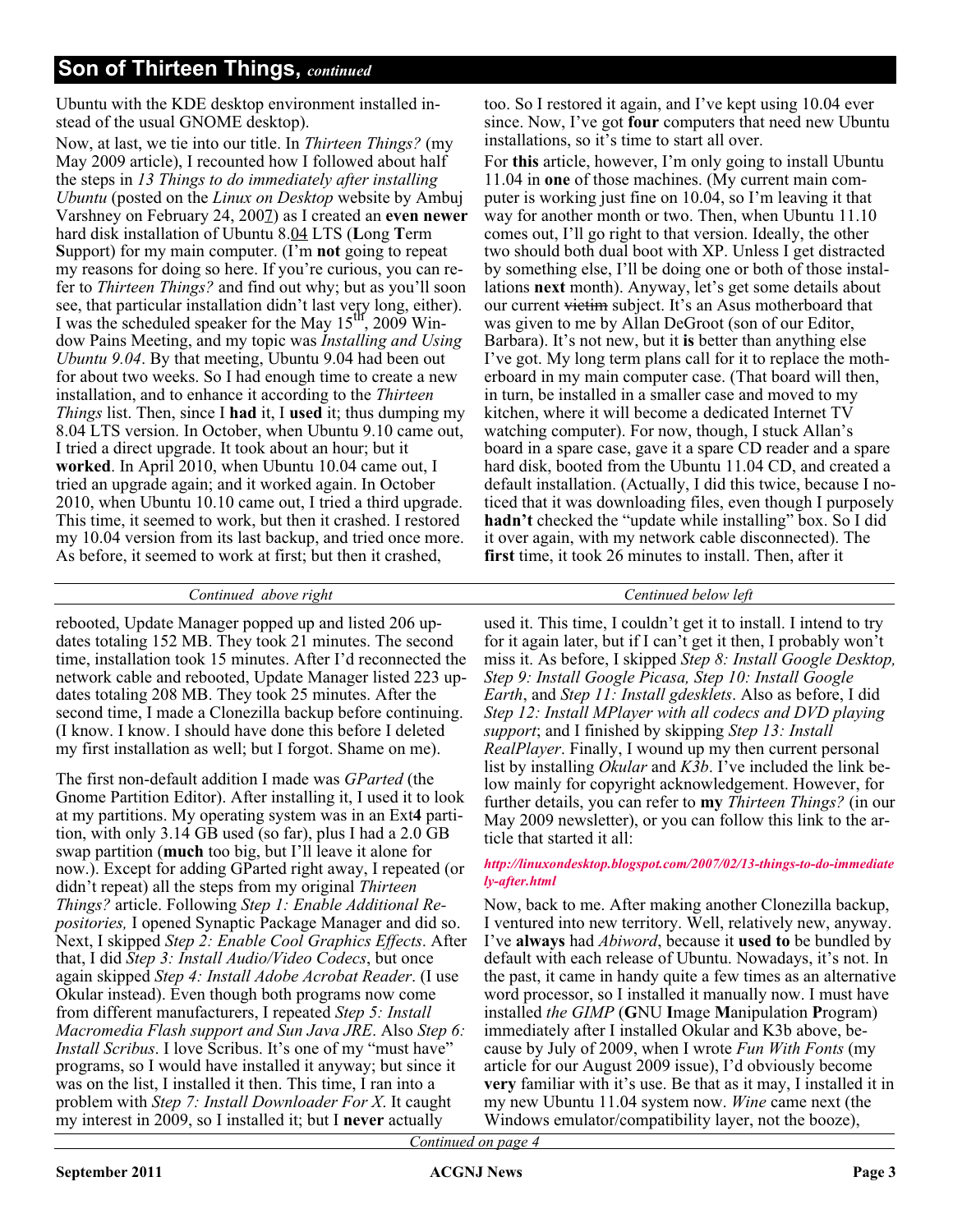## **Son of Thirteen Things,** *continued*

because I need it to run *MD5summer.exe* under Ubuntu. MD5summer is one of my most vital "must have" programs, and I probably couldn't have made the move to Linux without it. *Fonty Python* allows me to add Baskerville Old Face Regular and Wingdings to my font list, so I added it next. *AcetoneISO* allows me to mount various disk image formats as if they were drives. Adding it filled the last big hole in my Linux system. After that, I hardly ever needed to run my Windows XP SP2 system again. (Though I have to admit that I still occasionally run my Windows 98 SE system when I have backwards compatibility issues that I need to address). *Gnumeric* has sometimes come in handy as an alternative spreadsheet, so I installed it, too. The three most recent additions to my system are *FileZilla*, an FTP (**F**ile **T**ransfer **P**rotocol) client, *KompoZer* (a web page authoring system), and *OggConvert* (which converts media files to the patent-free Ogg Vorbis/Ogg Theora formats). I haven't used them much yet, but I expect to do so frequently in the future.

Of course, the biggest difference between my new Ubuntu 11.04 system and my tried and true 10.04 system is the replacement of OpenOffice.org with LibreOffice. (As you're no doubt aware, this was a **really** big deal). Unless something goes **very** wrong, this article will be the last one that I write with OpenOffice. I'm going to continue doing most of my computer stuff on the 10.04 system in my current main computer; but I'll try to do all my writing in LibreOffice (running under Ubuntu 11.04 on my new motherboard in its temporary case). This way, I'll have time to adjust to any quirks or incompatibilities in LibreOffice while I've still got my existing OO.o setup to fall back on. For now, though, we're almost done. As my next to last step, I ran GParted and looked at my operating system's Ext4 partition again. This time, it was using 4.55 GB. So that's it. I'll do one more Clonezilla backup (just in case), and then I'll shut everything down. See you next month.

## **Music— Capture it, Organize it and Enjoy it**

### *Phil Sorrentino, Sarasota Personal Computer Users Group, Inc. ([http://www.spcug.org/\)](http://www.spcug.org/)*

Music in the past was captured and made available on analog sources and played back on analog devices. Those analog sources were tubes (in Thomas Edison's times), record disks (78s, 45s and 33 1/3 vinyl), and finally tapes (reel-to-reel, 8 track, and cassette). And they were played on a phonograph (circa late 1870s), a turntable (spanning

| righi    | tett            |
|----------|-----------------|
| on       | below           |
| .1tinued | $\mathfrak{O}n$ |
| above    | tinued          |
|          |                 |

the 20th century) or a tape machine (spanning the late 20th century). All those devices were engineered to convert the analog music on the source media to sound that eventually hit our ears.

Analog music was the capture of some sort of wiggle, like the wiggle of a turntable needle or stylus, or the wiggle of a magnetic field on a magnetic tape. The quality of the music we experienced improved all along the time that analog music was available, finally culminating in High Fidelity, Stereophonic Sound. Stereophonic because there are two tracks, one for the right and one for the left, to match the hearing mechanisms on our head, one on the right and one on the left. High Fidelity is the property of reproducing all of the music frequencies that were originally produced by the original source, like a singer's voice, or a rock and roll band, or a symphony orchestra.

The frequency response of the human ear is about 20 Hz to around 16,000 Hz (although sometimes it is stated as 20 to 20k). These are general ranges and as we age, the lower limit tends to rise and the upper limit tends to be lowered. (By the way, if someone is exposed to very high intensity sounds or noises {measured in decibels}, their hearing range could be affected. In fact, sounds greater than somewhere around 100 decibels {db} can produce permanent damage to ones hearing range.) So, High Fidelity Stereo was developed to deliver two channels, each with about a 20 to 16,000 Hz frequency range. What more could you ask for. (Well, actually now with digital reproduction you can have much more, like 5.1 surround sound, but that is a subject for another time.)

Enough of the past, now on to the digital music age. One of the differences between analog and digital sources of music is the fact that with an analog source, the music quality deteriorates with each play. Each time a record or tape is played, some of the range of the music is lost. But with digital sources (digital files), the quality always remains the same. Go ahead and play away. The reason for this is that the digital representation for music is just a series of ones and zeros (which is reproduced exactly with every Copy). As long as that series is reproduced (and the process that interprets the ones and zeros doesn't change), then the results, the music, will always be the same. So, once we get the music, we have it at that quality, for good. But how is digital music created? What is the source? And what devices are used to reproduce it.

The recording process starts with (analog) microphones which produce a small analog signal. This signal is amplified and then digitized. From this point on everything is digital, therefore perfectly reproducible. Digitization produces a file that has been engineered to contain the complete audible frequency range. This is the .wav file that is on the CD that is purchased.

The CD becomes the source for the music. (Today, most music is distributed on CDs, although more and more music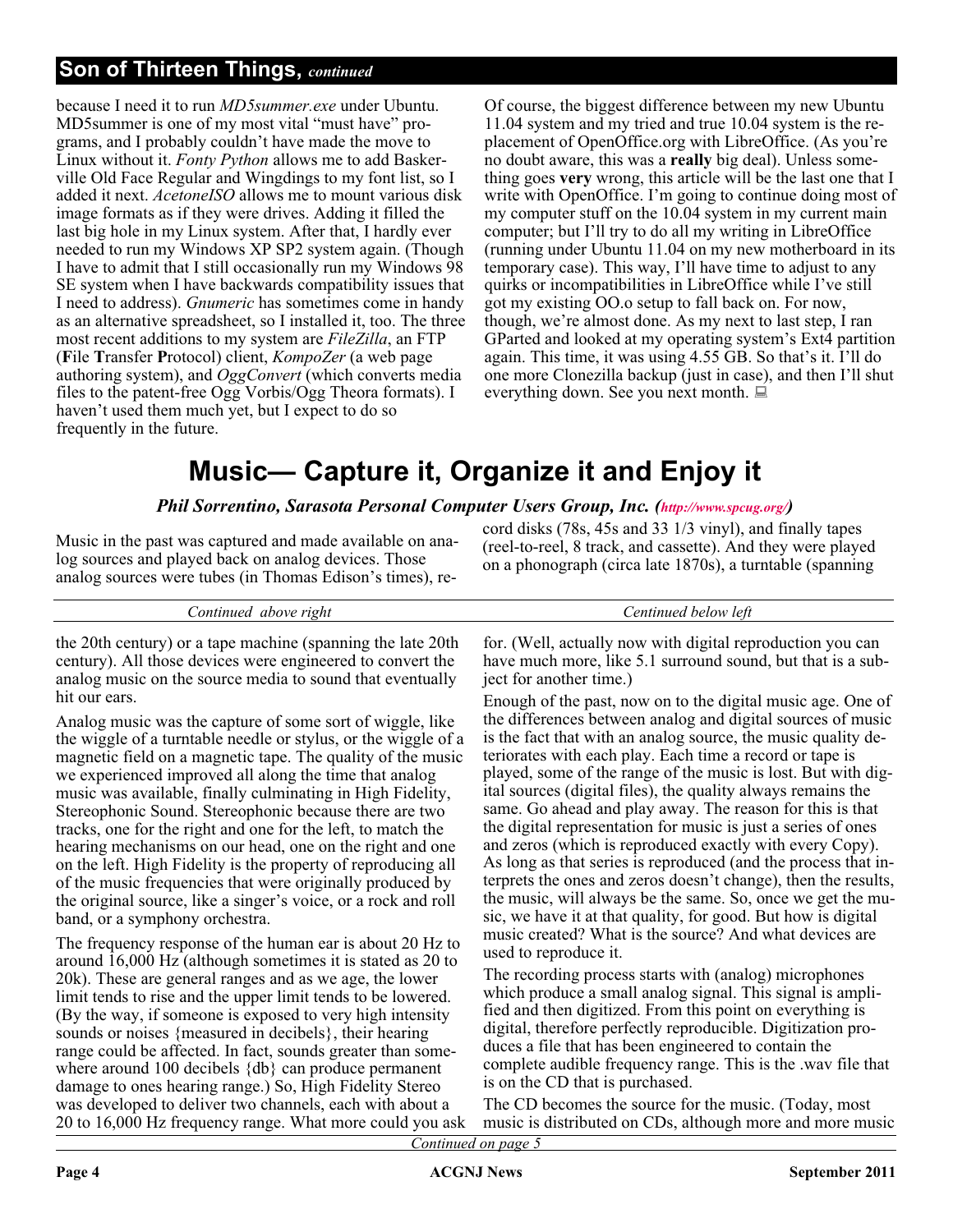## **Music— Capture it, Organize it and Enjoy it,** *continued*

is being downloaded to computers for eventual listening.) Typically there are about 15 songs on a CD, but with the capacity of a CD (700 MB) and the average size of a song (35MB), you might get as many as 20 or 21 songs on a CD. So, if CDs are the source of the music, a CD player is the device that is used to reproduce the music. CD players come in two basic varieties, stereo cabinet type to be used with a stereo system maybe in the family room, and portables for use on the go. Some larger stereo cabinet models can hold as many as 400 CDs and provide a place to store all the CDs (without their cases). Now that's how the digital music is produced, distributed, and played, but what about MP3s?

Well, an MP3 file is the result of processing a WAV file with an MP3 conversion program, the product of which is much smaller than the original. (WMA is another file type similar to MP3 that has been introduced and used by Microsoft.) MP3 files are typically one tenth the size of the corresponding WAV file. The resultant file size can vary because there are settings used by the MP3 conversion program.

The MP3 conversion process is a "Lossy" conversion, that is, some of the quality can be lost in the conversion. The quality is selected by choosing a bit rate for the conversion. For music this rate typically goes from 128 kbps (considered near CD quality) up to around 320 kbps (for those audiophiles that have very good hearing and reproduction systems). There are also lower qualities for low frequency

range (voice only), files which are 32 kbps and 64 kbps. The lower the quality, the smaller the size of the MP3 file, and similarly, the higher the quality, the larger the file size. Some people might be able to detect the difference between a 128 kbps quality and a 320 kbps quality, but if you cannot then the smaller file would be a better choice. (If you're not sure if you can detect the difference, create an MP3 of one of your favorite CDs at two different bit rates and then play each one and see if you can tell the difference. If you can tell the difference, use the higher bit rate as your quality setting.)

So, with that bit of background, we are able to discuss the process of converting songs on a CD to MP3 files. This process is called Ripping a CD. (Don't blame me, I didn't name it.) The process does nothing like its name implies, it simply converts the WAV file on the CD to an MP3 file on the computer, at the chosen quality.

Ripping can be done with many programs like Windows Media Player, Musicmatch Jukebox, Audacity, and Winamp. (Windows Media Player (WMP) which comes with all Windows Operating Systems will be used here in examples.) To Rip a CD, place the CD in the CD/DVD reader/writer tray, start WMP, and click Rip on the top Selection Bar. It's that easy. A list of the files on the CD will be shown with a checked check box for each. If you don't want one of the songs, uncheck the box. When the conversion is finished you will have an MP3 file for each of the checked songs. Typically, the MP3 files will be in a Folder

#### *Continued above right*

with the name of the CD Album, within a Folder for the Artist within the folder that was setup as the Rip Folder. From this folder, you can move or copy the songs to a library folder. Most people will probably use the Music (or My Music) folder that is part of Windows for this.

Next month we'll discuss organizing the Library to take advantage of the fruits of your (possibly) considerable labor in creating the music files. And don't forget: backup all that

music regularly, so you don't have to go through that process again.

*Copyright 2010. This article is from the the Sarasota PC Monitor, the official monthly publication of the Sarasota Personal Computer Users Group, Inc., P.O. Box 15889, Sarasota, FL 34277-1889. Permission to reprint is granted only to other non-profit computer user groups, provided proper credit is given to the author and our publication.*

## **Testing Memory**

#### *Vinny LaBash (labash (at) spcug.org), Sarasota PCUG FL (www.spcug.org)*

From a strictly technical perspective, memory is any form of electronic storage. You probably know the computer you use every day has memory. Other everyday devices also use similar types of electronic memory. Your TV, car radio, washing machine, wrist watch, and cell phone are a few examples. Physical memory is both a necessary and useful component of modern computers. If your computer's CPU were compelled to access the hard drive for every piece of data it wanted, its speed would be glacial. Memory is so useful that when something happens to affect it we notice it immediately. It's a little like atmospheric oxygen, unobtrusive and invisible. Take it away and we know instantly that something has gone horribly wrong.

Memory failures can be among the most difficult hardware problems to diagnose because so many other things can act like memory malfunctions. If your system was put together with a motherboard populated with less than first-class components like low quality liquid fueled capacitors, they might swell and burst even under normal usage. Lockups, USB ports which refuse to work for no apparent reason, blue screens of death, and error messages pointing to memory failures are among some of the breakdowns that can

*Continued on page 6*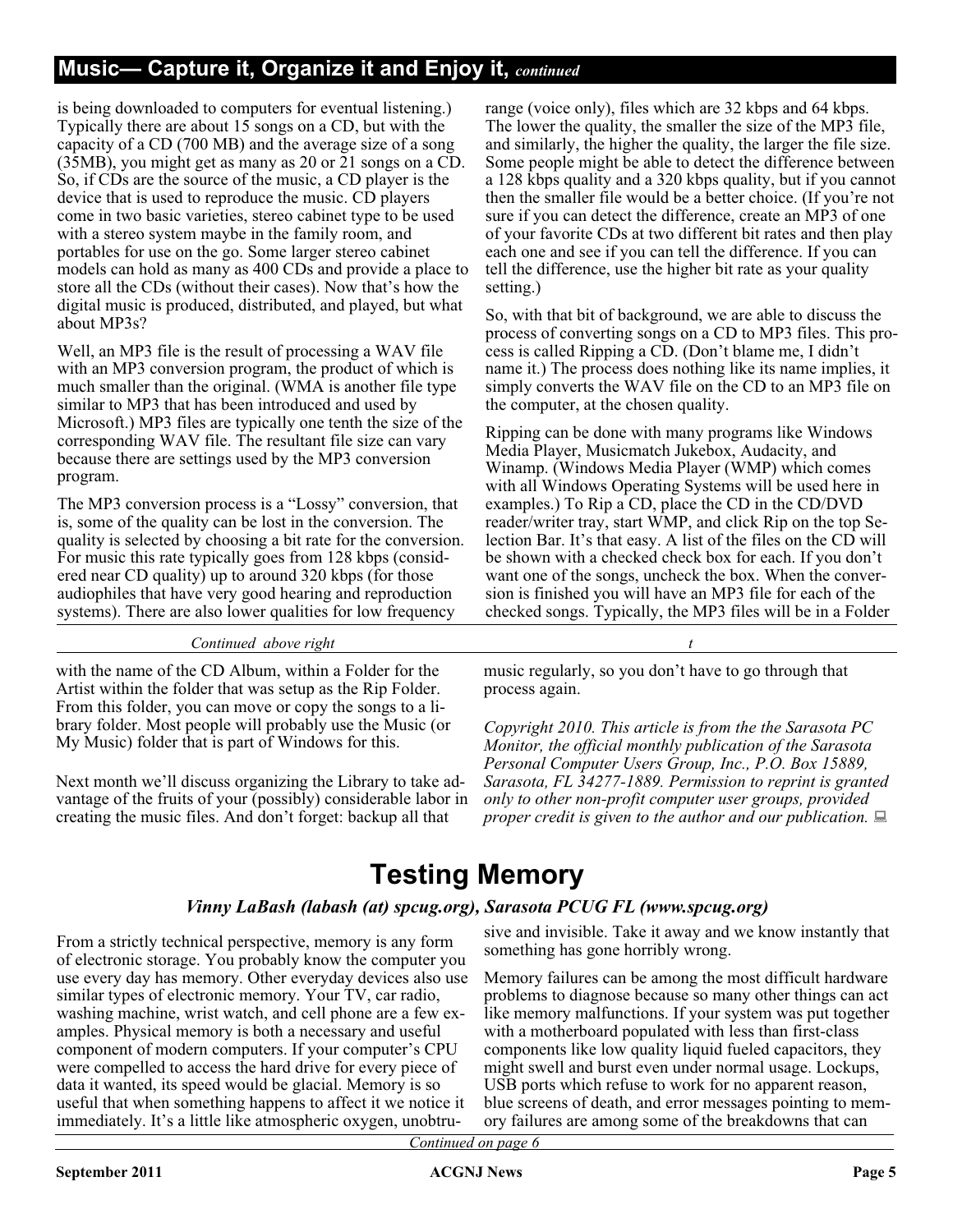## **Testing Memory,** *continued*

occur. Video pauses and application crashes are additional symptoms that can afflict your PC, and their cause may not have anything to do with a memory crash.

Excess heat can cause the CPU to malfunction in ways that generate error messages flatly stating that memory is the culprit. The CPU will inexplicably drop pages from memory after the CPU just asked for those pages. The CPU gets confused and produces an error message accusing the memory chips of causing a "Fatal Exception". If that's not misleading enough, messages stating that certain memory pages were never received can appear on the screen.

Strange behavior alone is not proof of a memory problem, but don't be hasty to dismiss the possibility. Memory problems do cause lockups and blue screens of death for no apparent reason. How can one differentiate between a memory crash and something doing a plausible imitation?

Sometimes the BIOS can help. Your BIOS should tell you how much memory you have installed. Many memory failures show up in the BIOS as a loss of installed memory. A high-quality motherboard will have a BIOS that will report the amount of memory in each slot. With some careful sleuthing you can easily calculate how much memory should be in each slot, and use that information to find the memory module that's causing the problem.

There is a free advanced memory test available based on the original Memtest86. Download it from *[www.memtest86.org](http://www.memtest86.org)*. This is probably the best memory testing tool you could hope to find, free or otherwise, but with all things that seem

*Continued above right Centinued below left*

too good to be true, there are trade-offs. Some of your computer's memory must be accessed by the utility while the tool is running and that range of memory can't be tested. Another downside is that the tool requires you to shut down the computer and run the test from a boot disk. Don't let that stop you from using Memtest86. Use it according to directions and you will resolve problems that would otherwise be beyond the capabilities of ordinary mortals.

Memory failures can prevent the system from starting completely. Your machine may attempt to help you by issuing a series of diagnostic beeps on attempted startup. There is no standard for diagnostic beeps, they vary with each manufacturer. You must access the manufacturer's web site to translate the series of beeps to meaningful information. It's essential to read the documentation for motherboard and BIOS. Some machines don't beep at all; for others a single beep indicates a memory refresh failure.

In many cases a memory module has merely worked its way loose over time and is no longer seated properly in its slot. It takes minutes to reseat the memory. If that doesn't help, remove one memory module and turn the machine back on. If the problem persists, replace the module, remove a different module, and repeat until the system starts again. The module most recently removed is the guilty party. You may not be able to use this method if your machine insists that the modules be installed in pairs.

Lastly, don't over-clock your PC without proper ventilation or a reliable method to keep your vital components cool.  $\Box$ 

## **The Three Most Important Words in Computing Backup! Backup! Backup!**

### *Ira Wilsker*

We have all heard the common and trite clichés that the only things that are for sure are "death and taxes". For computer users, regardless of operating system or brand of computer, there is a third "truth" and that is that computer hard drives will eventually fail. Hard drives, regardless of brand and reputation, are electro-mechanical devices with a lot of very fast moving parts, motors, and some type of electronic controller that makes it work. Heat, physical shock (like dropping on the floor), electrical problems (power surges), and normal friction and wear can cause hard drives to deteriorate followed by a likely catastrophic failure.

Many more modern hard drives incorporate "SMART" technology (Self-Monitoring, Analysis and Reporting Technology) which monitors the hard drive for reliability issues, and notifies the user if it detects a pending failure. Once warned, the user should immediately verify that the drive is properly backed up, and then quickly consider replacing the drive. Many of hard drive manufacturers provide free SMART monitoring software, or a similar utility. Seagate, for example, offers its free "SeaTools" utility that " ... includes several tests that will examine the physical media on your Seagate or Maxtor disk drive and any other non-Seagate disk drive." A 17mb download, this free utility will run on almost any brand of hard drive, and display its findings so that the user can have real-time information about the condition of his hard drive. There are many other hard drive monitoring utilities available, both free and commercial. For free hard drive monitoring software, consider any of the top rated hard drive monitoring utilities listed at *[hd-health-monitoring-&-diagnostics](http://techsupportalert.com/best-free-hd-health-monitoring-and-diagnostic-programs.htm)*. I have been happy using a \$15 program (sometimes offered as a free promotional download) "Ashampoo HDD Control", which provides comprehensive hard drive monitoring services, as well as drive cleaning and defragmentation functions.

One of the earliest fables (with some truism) about hard drives is a component of Murphy's laws, which says, "A properly backed up hard drive will never fail; but the first time that you do not have a current backup, it will always fail at the most inopportune time." This has evolved into the current truism that says, "The three most important words in computing are Backup! Backup! and Backup!"

*Continued on page 7*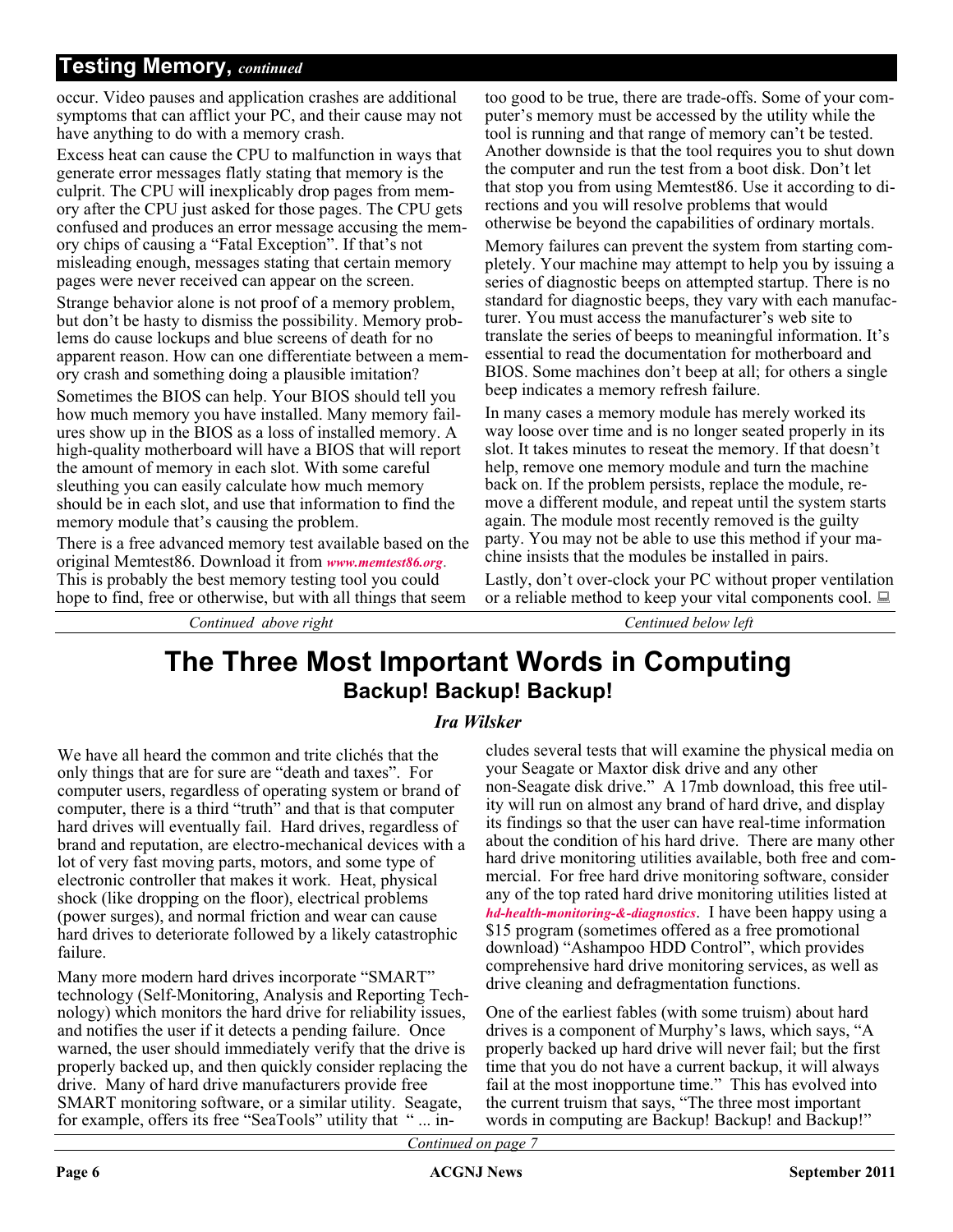## **The Three Most Important Words in Computing,** *continued*

On my computers, I routinely copy my critical data files to USB flash drives, burn them to CDs, and use a file copy backup utility with a high capacity USB external hard drive. Actually, I use multiple backup devices for critical data files, because I like the idea of redundancy, and backup media and devices have become incredibly inexpensive. During the hurricane evacuations for Rita, Gustav, and Ike, the very first item I packed was my external hard drive with my latest backup, along with some backup CDs with additional copies of the most critical data files from my desktop computer.

There is an abundance of good quality backup software available, and for several years I have been using NTI Shadow (*[www.nticorp.com](http://www.nticorp.com)*), a \$40 product which transparently maintains backups in real-time of all of my critical data files on my external USB hard drive. When first installed, Shadow automatically copies all selected file types to the chosen backup device, and then maintains the backup set without any necessary user intervention. As soon as I save a file to my hard drive, Shadow instantly copies the file to my backup device. For sequential files, such as word processing or spreadsheet files, Shadow can selectively save each version, as it is updated or saved, preserving the older versions in case they are ever needed. I use Shadow to automatically maintain or "synchronize" data files, photos, videos, music files, email, and other non-system information. Since all of the files are saved in native format, the backed up files can be read, copied, or opened, with no special or proprietary software required. Over the years, I have been very satisfied with NTI Shadow, and continue to use it.

For those who prefer free software, there are many excellent programs available, all with different feature sets and offering different types of backup (*[best-free-backup-program](http://www.techsupportalert.com/best-free-backup-program)*). TechSupportAlert.com has guidance to help the user select the type of backup program desired. A file backup program does precisely that, maintains copies of files. A full backup is a type of backup where the entire hard drive is copied, often by creating an exact digital image of the hard drive. A differential backup, after a full backup is created, only backs up new or modified files. An incremental backup is somewhat like a differential backup, but only backs up the files that were created or modified since the last full or incremental backup.

Using a free software product, Paragon Backup and Recovery (Advanced) Free edition (*[home/br-free](http://www.paragon-software.com/home/br-free)*) I periodically create an "image backup" which basically creates a bit by bit digital image of my entire hard drive as it is at that instant, and writes that image to my external USB hard drive. The software provides for creation of a bootable Linux re-

#### *Continued above right*

covery CD which contains the drivers and utilities necessary to restore the hard drive. In the event of a catastrophic hard drive failure, I can purchase a new hard drive, install it in my computer, boot the computer with the recovery CD, and using the image file on the external drive, recreate my hard drive precisely as it was at the time of the backup, with all programs and data files intact. Once the image file is installed, the computer will boot and run just as it did before the hard drive failure, but with a new hard drive. Other than the time, expense of a new hard drive, and a little aggravation, my computer will be fully functional just as it was prior to the hard drive failure. This is explicitly the primary reason for having a current image backup. This Paragon Backup and Recovery software can also create and maintain file level backups, perform other backup functions, and is a comprehensive backup utility. For most users, this Paragon software will be most adequate, as it is capable of performing all desired backup and restore functions.

Other top-rated free drive imaging programs are listed at *[www.techsupportalert.com/best-free-drive-imaging-program.htm](http://www.techsupportalert.com/best-free-drive-imaging-program.htm)*. I strongly encourage all computer users to frequently create an image backup, such that a failed hard drive can be easily replaced and all files and programs restored. Since I use multiple external USB hard drives, I sequentially create an image on one external drive, and then use a different external drive for my next image backup. By doing this I always have at least one functional image capable of being restored, just in case there is a problem on one of the external drives. If that happens, I may not have the most recent

image file, but at least I can be back in service with minimal loss. Since my data files are continuously backed up by Shadow (I keep a redundant set of those files as well), between the image file and my Shadow files, it is unlikely that I would lose anything of significance.

There is no need to suffer a hard drive failure with the resultant loss of all programs and data files. With the availability of several excellent free hard drive monitoring and backup utilities, as well as several comparable commercial products, and the declining cost of high capacity storage media, lost data should be a crisis of the past, as it is easily preventable or recoverable.  $\Box$ 

## **Photo Stitch**

Daves Computer Tips (*<http://www.davescomputertips.com/>*) provides free tips, help, and tricks for computer users, along with a free newsletter for computer users.

#### *[http://www.myphotostitch.com/](http://www.myphotostitch.com/ )*

With this site It's easy and free to convert any photo, sketch, drawing, or other image into a cross stitch pattern. Photo cross stitches make fun projects, impressive gifts, and unique keep-sakes. Make cross stitches based on children's drawings, vacation photos, famous works of art, and more. Best of all, this service is completely free! You can make as many cross stitch patterns as you'd like, and stitch them yourself or send them to friends and family.

Submitted by George Holloway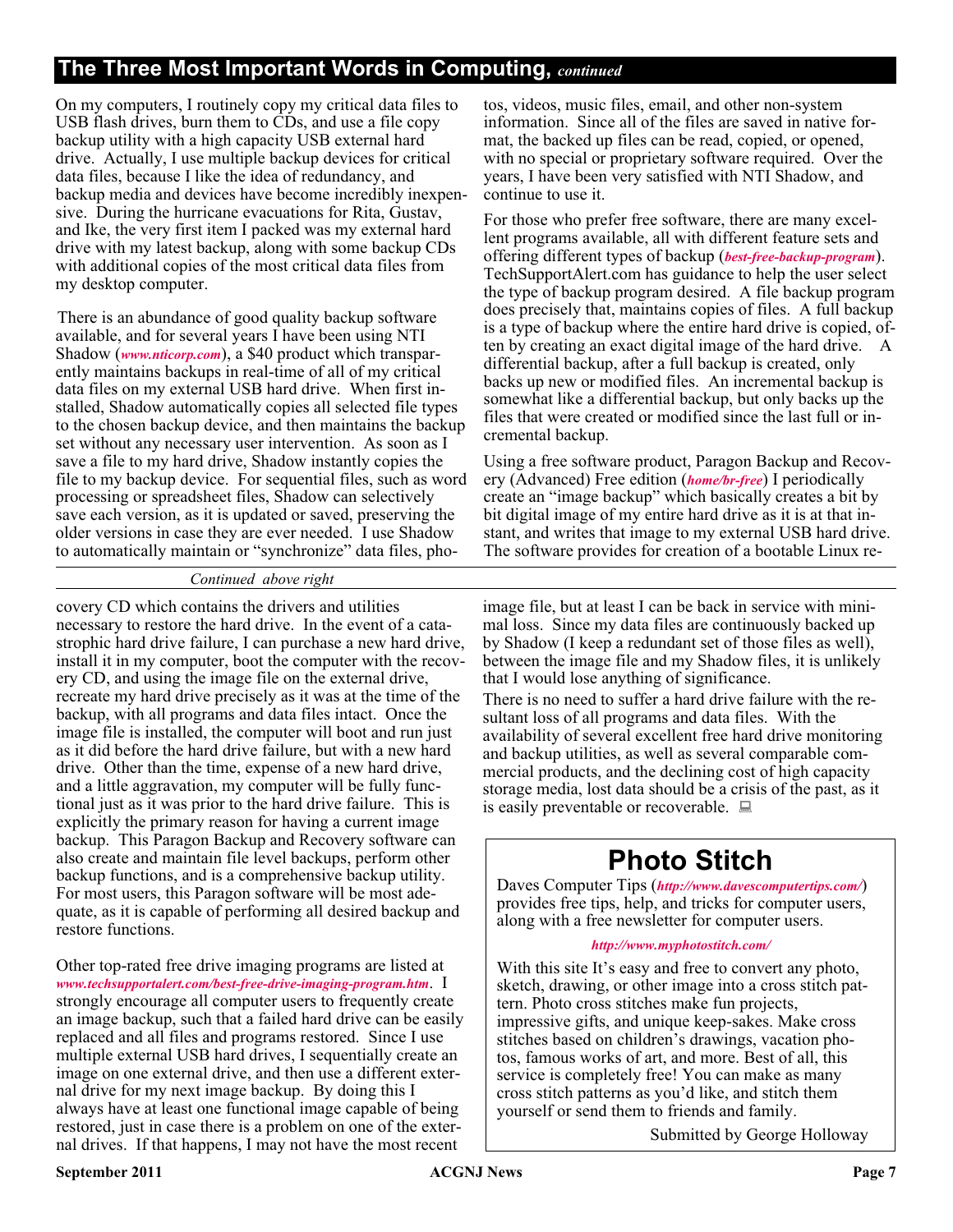## **Image Retention on an LCD Monitor**

## *Linda Gonse (editor (at) orcopug.org), Orange County PCUG CA (www.orcopug.org)*

I just bought a brand new HP ZR22w LCD flat screen monitor. My understanding always has been that burn-in (also called image retention or image persistence) does not occur on LCD screens. But, an HP help file that came with my monitor dispelled that notion.

"Image retention occurs when the monitor is left ON while displaying the same image for an extended period of time, leaving a 'shadow' of this image on the screen."

I researched the burn-in problem further and About.com, *<http://bit.ly/k05clD>*, said "Image retention can be corrected in most cases and is easily prevented." That statement was a relief!

The article went on to list methods that could be used to prevent image retention/persistence.

1. "Set the screen to turn off after a few minutes of screen idle time under the Power functions in Windows. Turning the monitor display off will prevent an image from being displayed on the screen for extended periods of time. Of course, this could be annoying to some people as the screen may go off more than they wish."

2. "Use a screen saver that either rotates, has moving graphic images or is blank. This also prevents an image for being displayed in screen for too long."

3. "Rotate any background images on the desktop. Background images are one of the most common causes for image persistence. By switching backgrounds every day or few days, it should reduce the change of persistence."

4. "Turn off the monitor when the system is not in use. This will prevent any problems where the screen saver or power function fails to turn off the screen and result in an image sitting on the screen for long times."

The bottom line is not to be too worried about image burn-in, but keep it in mind when using your LCD monitor and you can easily prevent it from happening.

If somehow it does happen, see *<http://bit.ly/k05clD>* for instructions on how to correct existing image retention on LCD monitors.

Finally, the HP text helpfully revealed another problem not known to all LCD monitor users, "the fluorescent lights inside the display have a limited lifetime and will gradually degrade." This is reason enough not to leave a monitor on 24/7, even with a screensaver enabled. Use the timed Energy/Power setting to automatically turn the monitor off when your system is idle for a while.  $\Box$ 

*Continued above right Continued below left*

## **Drop it in the Box Dropbox, what it is, how it works**

### *Jo Grazide, Brookdale Computer Users Group (http://bcug.com)*

### **What is Dropbox?**

Suppose you were able to save work without using a flash drive, a disk (CD or DVD-R or RW), or an external drive, or even email, and move files between your laptop and desktop? For many years, I, like so many of us, had developed methods and procedures to upload, download, and save documents, music and pictures to a storage device, only to have to rely on memory to locate it afterwards. Another irritating problem for me, especially when I was working, was to identify the "latest" version, so that an older file would not overwrite my work during a "Save  $As.$ "

Enter Dropbox, a useful application that eliminates lots of work and uncertainty.

Dropbox is a free download that offers protection and convenience and is easy to use. There is basically no learning involved. You should, however, be familiar with Drag & Drop and Move vs. Copy. Why not give Dropbox a try and see whether this is for you.

I first heard of Dropbox during a meeting of my camera club. Some members seemed happy with it; there were no negative comments, leading me to investigate. Having a way to store photography files without worrying about loss or corruption seemed an ideal solution to the problem of travel pictures. I got to test this, when I maxed out the Dropbox folder at around 2 GB during a vacation in Boston. There are two ways to increase your storage capacity – you can purchase the program on a monthly or yearly basis, or you can have friends join the service and be rewarded a few more MB's up to a whopping 8 GB.

## **Get the App**

To acquire Dropbox, you need to go to the website at *[www.dropbox.com](http://www.dropbox.com)*. The download is quick and easy. Just run it, and follow the instructions. There are six initial steps:

- 1. Take the tour
- 2. Install Dropbox
- 3. Put files in your Dropbox folder
- 4. Install Dropbox on other computers
- 5. Share a folder with friends or colleagues
- 6. Invite friends to join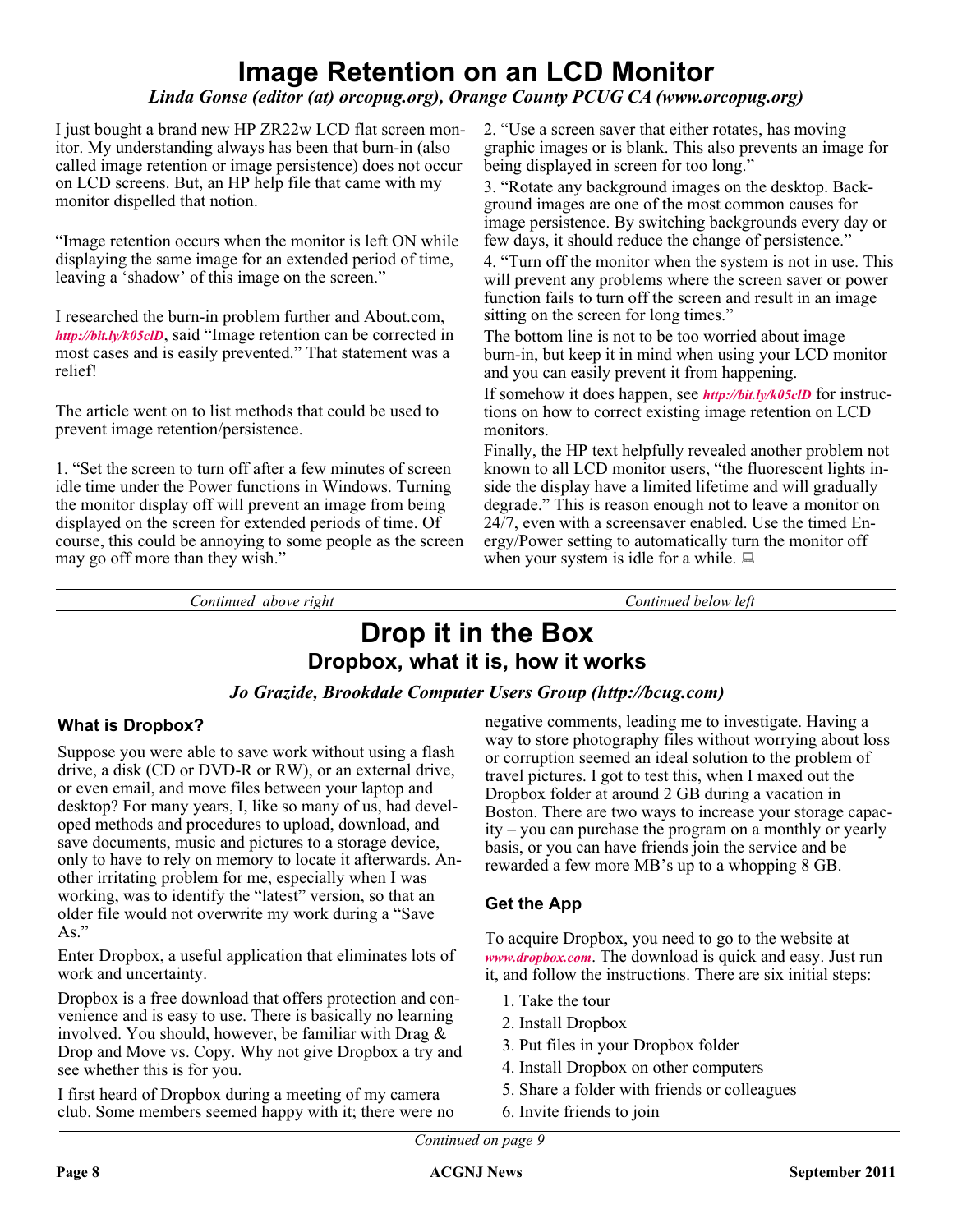## **Drop it in the Box,** *continued*

It is necessary to install the program on all computers that you will be using. The setup is done on the website, and the instructions are easy.

In my case, this is my laptop and my desktop. As I move around with the laptop, to meetings or anywhere I use it, I'm able to save files as they are created, directly into the Dropbox folder, which sits in the system tray area. By clicking on its icon, Dropbox will provide easy and helpful commands.

In addition, I know that once I reach home, altered files will be available and updated on my desktop machine. They can be dragged into their proper locations on the storage drives. This has been extremely useful. Instead of dealing with two documents, a newer version and an older version, there is only one synchronized version.

Another nice aspect is that I don't have to worry about misplacing storage disks or flash drives, which does happen. I also would think that it lessens stress, as there is nothing to lose!

### **On the Website**

There is plenty of information on the Dropbox website. There are videos and explanations of the synching process. Basically, anything that is put into the local folder is also recorded on the Internet. You can also access your files and upload them directly onto the Dropbox server.

It can be compared to using GoogleDocs or Windows Live Mesh. Collaboration, by the way, is possible. I haven't delved into this, because I simply need a way to move data between computers. If you want to learn more, you need to visit the Dropbox website and study this feature.

#### **The Dropbox website has five tab:**

1. "Get Started" walks you through several chores before you can earn some extra space. This is simple and easy to understand.

2. "Files" is the online list of your current Dropbox inhabitants, their sizes and the dates they were modified. You can sort each column by clicking on its heading. There are buttons here that let you do even more. A basic knowledge of file management is all you need to comprehend this part of the application.

3. "Events" is a listing of various edits, deletions, and other information about your files.

4. "Sharing" allows you to create a new folder to share, or share an existing folder. By following the prompts, you can identify who you want to share the folder with. In my case, I began typing my husband's email address, and it was prefilled for me. This would make it easier for multiple shares in a business or committee setting. Perhaps our next Board meeting minutes will appear in a Dropbox folder! I also found that once the shared folder appeared in my local Dropbox folder, I could rename it

*Continued above right Continued below left*

and manage it locally. A refresh caused the change to appear on the website immediately. I like this type of efficiency. There is no lag time, and information can be relayed quickly between computers.

5. Finally, "Help" is all the rest. It seems that the Dropbox website is complete; you can spend much time learning about it. I would suggest that you jump in and try out the program; you can learn by doing as well.

There are a couple of things I would warn you about as a new user. If you simply drag and drop the file back and forth, it copies the file. You may want to right-drag and choose move to ensure you have the latest version of your work or photograph. Also, having a comfort level with storage online to some extent, and not adding things like your Social Security number or banking information, goes without saying. Aside from that, there are no problems I can see with using this reliably.

## **One Last Thing**

I do have one favor to ask you if you do join Dropbox; please use the link! It will enable both of us to get some extra space, a great reward and well deserved! The link to join on my behalf is *<http://db.tt/sHvgWQp>*. I promise I will not waste that space!!!!!!

### **System Requirements**

Hardware: At least 512MB of RAM; free space on your computer equal to your Dropbox storage quota. Software: Windows: Windows 2003, Windows XP, Windows Vista, and Windows 7 (32 and 64-bit).

Mac OS X: Tiger (10.4) or later.

Linux: Ubuntu 7.10+ and Fedora Core 9+.

Also iPhone iOS 3.1, Android 1.5 and Blackberry 4.5. Pricing: Up to 2 gigabytes of free storage space; DropBox 50, up to 50GB storage for \$9.99/month or \$99/year; Dropbox 100, up to 100GB storage for 19.95/month or \$199/year.

For more information: *[https://www.dropbox.com/plansproducts/desktop](http://https://www.dropbox.com/plansproducts/desktop)*

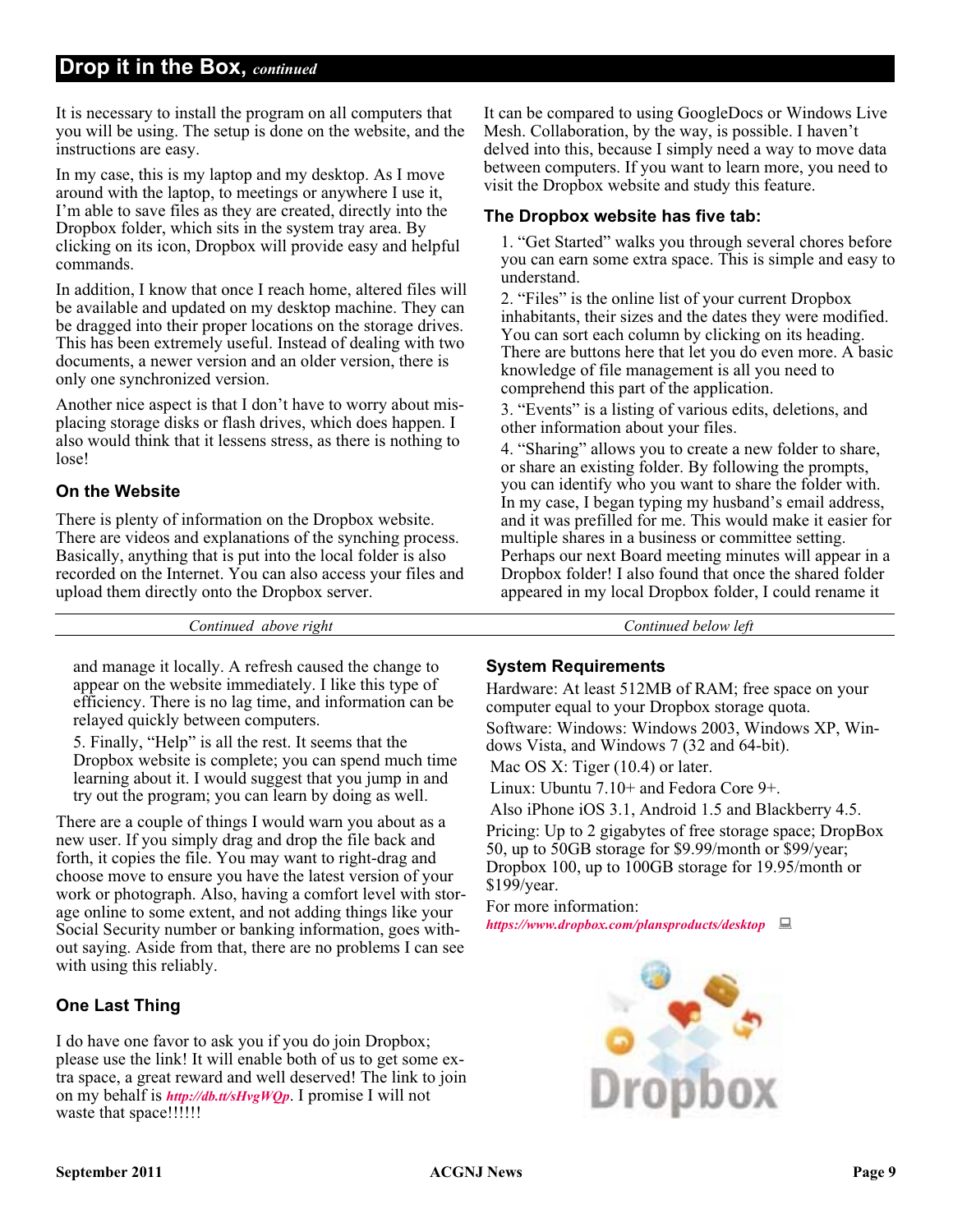## **SugarSync – Sweet Synchronization Solution**

## *Vinny LaBash (labash (at) spcug.org), Sarasota PCUG FL (www.spcug.org)*

There was once a time when having a rotary telephone put you in the front lines of innovation. That was long ago and modern communications technology is as far advanced from that day as communicating by smoke signal. If you have any combination of desktop computer, laptop, smart phone, tablet, and whatever, you need some way to coordinate information so that every device you own has the same up-to-date information.

One way to make sure all your files are equally up-to-date is using a popular cloud based utility known as Dropbox. However, there is another lesser known tool that gives you more for less. We're talking about SugarSync which is constantly evolving into a service similar to Dropbox, but with better mobile support, advanced file control, and superior price performance.

When you open your account at *[www.sugarsync.com](http://www.sugarsync.com)*, you supply a user name and password and then install the application. As long as you're connected to the Internet, the files you drag into your local Sugarsync folder magically appear on all PCs, laptops, phones, and iPads that also have Sugarsync installed and are attached to the same Sugarsync account. The files also appear online when you sign into the Sugarsync site and specify the same user name and password.

SugarSync sets up your system to start backing up your data as soon as you initiate the program. Don't worry, it won't do anything without your permission, and there is no need to be concerned about your information getting out of control. The interface is clunky compared to the more intuitive IE browser window which is one of few downsides to SugarSync. The developers are probably still concerned about legacy issues, a fear that will probably disappear over time, but may cost them customers before it's eliminated. Support for mobile devices is nothing less than outstanding.

It supports more mobile devices than any other product. If you're using Windows 7 or Symbian, SugarSync is there for you. These platforms may be relatively unimportant in the grand scheme of things today, but if you happen to use one of them SugarSync should be of interest.

SugarSync has a unique design feature for your Pictures folder. Of course synchronizing and viewing pictures from mobile devices is supported, but the process is treated as much more than a casual concession to photo buffs. It does more than backup your pictures. It creates online galleries to share with colleagues and friends. You don't have to back up your photographs to one location and upload them. If you take a picture with your mobile device it's automatically sent to SugarSync and downloaded to your computer. The gallery layout is superb for a web-based product, and the photo viewers are excellent.

*Continued above right Continued below left*

Music lovers will appreciate their MP3 files following them like puppy dogs. The computer does not have to be turned on because music files are being streamed from SugarSync. Audiophiles can listen to music no matter where they are.

SugarSync continuously backs up your files in real time, not just once or twice a day. So if you edit a document in the morning, and accidentally delete it in the afternoon you can restore it quickly with no hassles. The program stores the five latest versions of any backed up file so it's not a quandary if you need an earlier version. The downside to this is that five versions of multiple files can take up a lot of storage. The upside is that only the most recent version of a file is counted toward your storage quota.

If you are having trouble thinking of some uses for SugarSync here are some suggestions:

> • Inadvertently overwriting a file is no longer a potential disaster a SugarSync keeps a copy of the older file making restoration easy and painless.

> • Many people treasure their old photographs. Keeping pictures safely backed up in digital format means storing them as long as necessary with no deterioration in quality.

> • Roboform users can synchronize passwords safely and securely.

> • You can retrieve files no matter where you are or what device you happen to be using.

- Share folders with family members. Any great vacation pictures, new additions to the family, celebrations, and other memorable events are instantly available.
- Listen to music anywhere.
- Synchronize documents such invoices across multiple devices. Accountants will love it.

• SugarSync can act as an insurance policy against losing important information. Backups are no longer a hassle or a nuisance.  $\Box$ 

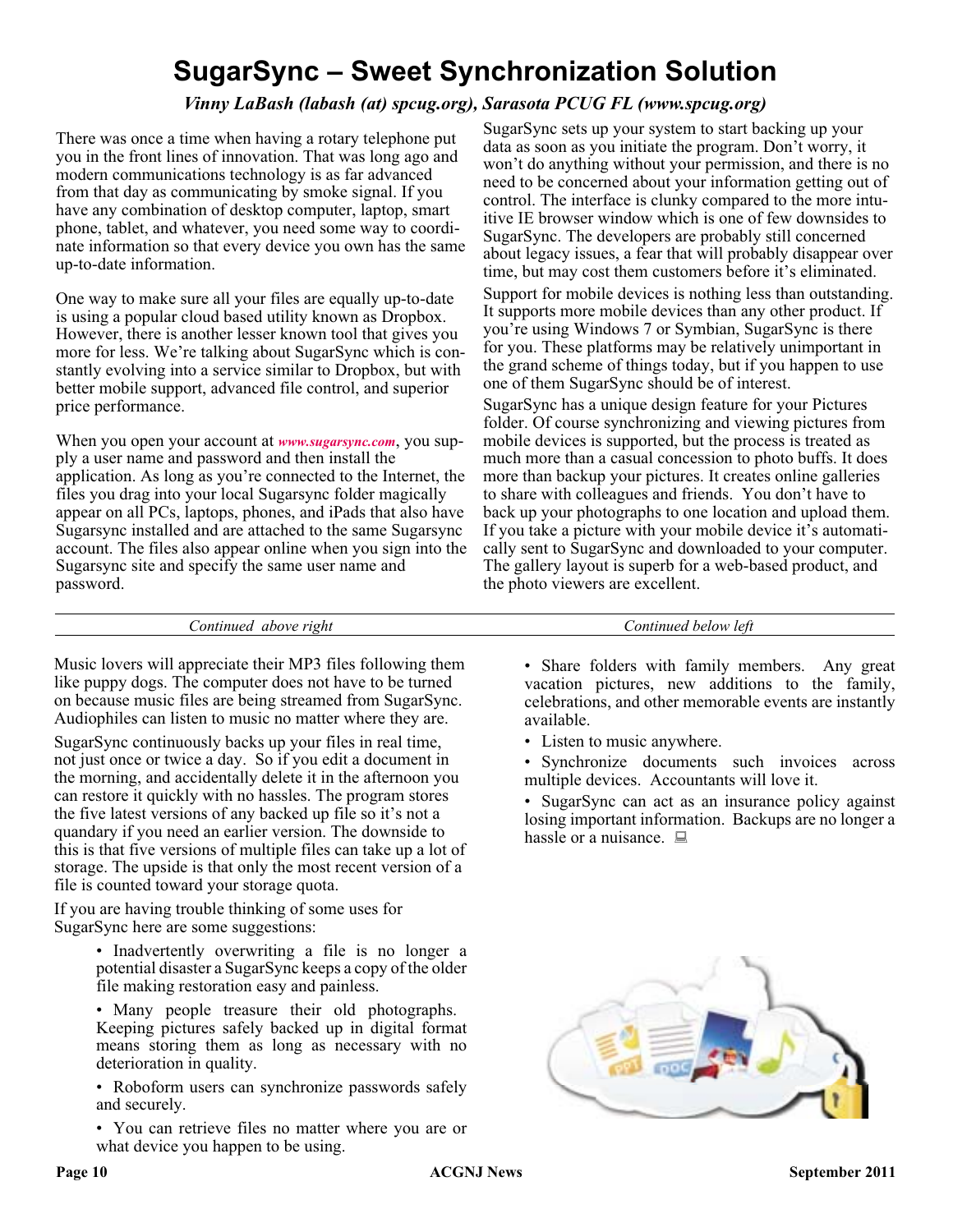## **Are you Secure?**

## *Constance Brown (president (at) camug.org), Canton/Alliance/Massillon User Group ([www.camug.org](http://www.camug.org))*

Security is one of the most common concerns with today's computer based communications and transactions. How can I secure my personal computer? Should I do banking online or is it safer to write checks and mail them? Is it safe to purchase products online? How much can people learn about me through online access? These questions are some of the most common I hear expressed by my students. Let's look at some of these concerns.

First of all, we need to secure our personal computers. Most of us have high speed access in today's world. If you leave your computer turned on and internet access turned on 24 hours a day, 7 days a week, you are more vulnerable than someone who has dial-up access and has to get offline in order to place phone calls. Dial-up is so slow that hackers don't usually want to fool with it and users with that type of service are usually online only short periods of time. Those with high speed connections through DSL or cable can shut off their modems or turn off their computers. I have high speed access and VOIP phone service. So shutting off my modem is not an option for me.

That is one reason I turn off my computer if I am not going to use it for several hours. I also prefer to place my documents on an external drive that I disconnect if I choose to leave the computer running while I go to town.

Your personal computer needs to be protected with anti-virus and anti-spyware programs. It should also be pro-

*Continued above right*

likely will not allow you to set up online banking. If anyone uses your computer other than yourself or your spouse, you will most likely NOT want to allow the site to remember your login information. Over the past two years, banks have added levels of security including a picture id of your selection from choices they provide in addition to the login name and password. The only time I would not be comfortable doing banking or providing credit card information for other types of transactions would be in places providing free public Wi-Fi.

Is it safe to make purchases online? Buyer be informed! All major retail companies have online stores. These have securities in place. After all, these corporations have much to lose if their names were soiled by identity theft.

There are quality "Mom and Pop" stores online. And there are thieves, just as in the real world. If you have questions, check with someone more experienced than you before placing your credit card or bank card information with a company online. There are multiple, wonderful companies. There are some frauds.

Beware of emails that pretend to be from the FBI, PayPal, and Amazon, Chase bank or other well-known financial institutions claiming that there may have been fraudulent activity on your account and telling you to click on a link provided in the email to verify your account information. DO NOT DO THIS! If you have questions regarding your account, open a separate browser, type in the address your-

tected with a firewall. One is included with Windows. A router provides an additional level of protection. It plugs into the modem and your computer plugs into it. When some would-be hacker tries to get to your computer, it finds the address of the router instead. Most routers come with programs to protect you. It is often necessary to update the router software to keep the protections as up-to-date as possible.

If you are using a wireless router in order to send signal to other wireless devices, you will want to secure your wireless network with strong encryption and a strong password. When you choose passwords for your network or for your bank accounts and online stores, be sure to choose a strong password with meaning to you but not to others. A word that is not in the dictionary is best.

You will want to mix upper and lower case letters, include numbers, and a special letter if the site allows it. Let's look at a couple of passwords. Here are examples of two commonly chosen passwords that are dreadfully insecure: 123456; abcdefg. Here is an example of a strong password: E4g\$jwQy. Normally passwords should be 8 characters or more.

Is online banking secure? Many people pay their bills and monitor accounts regularly online. Banks require the use of a browser with specific standards of security. For example, if you are still using Internet Explorer 6, your bank most

self, and then login and check on things. Be sure to forward the email to the fraud division of the company it claims to represent. That is the best way to track down these identity thieves.

How much can people learn about you online? More than you think! Public information has always been available. You used to look up addresses in telephone books. And you could go to the auditor's office to look up information about someone's property. You could look up addresses on maps. Now all that information is readily available through the online white pages and the auditor's web sites. Of course there are many map services. A GPS can guide you precisely to the locations you program into the system. Try "Googling" your name and the city in which you live. You will find references to your comments in the local paper, information about you that is included in online publications and anything else that is public.  $\Box$ 

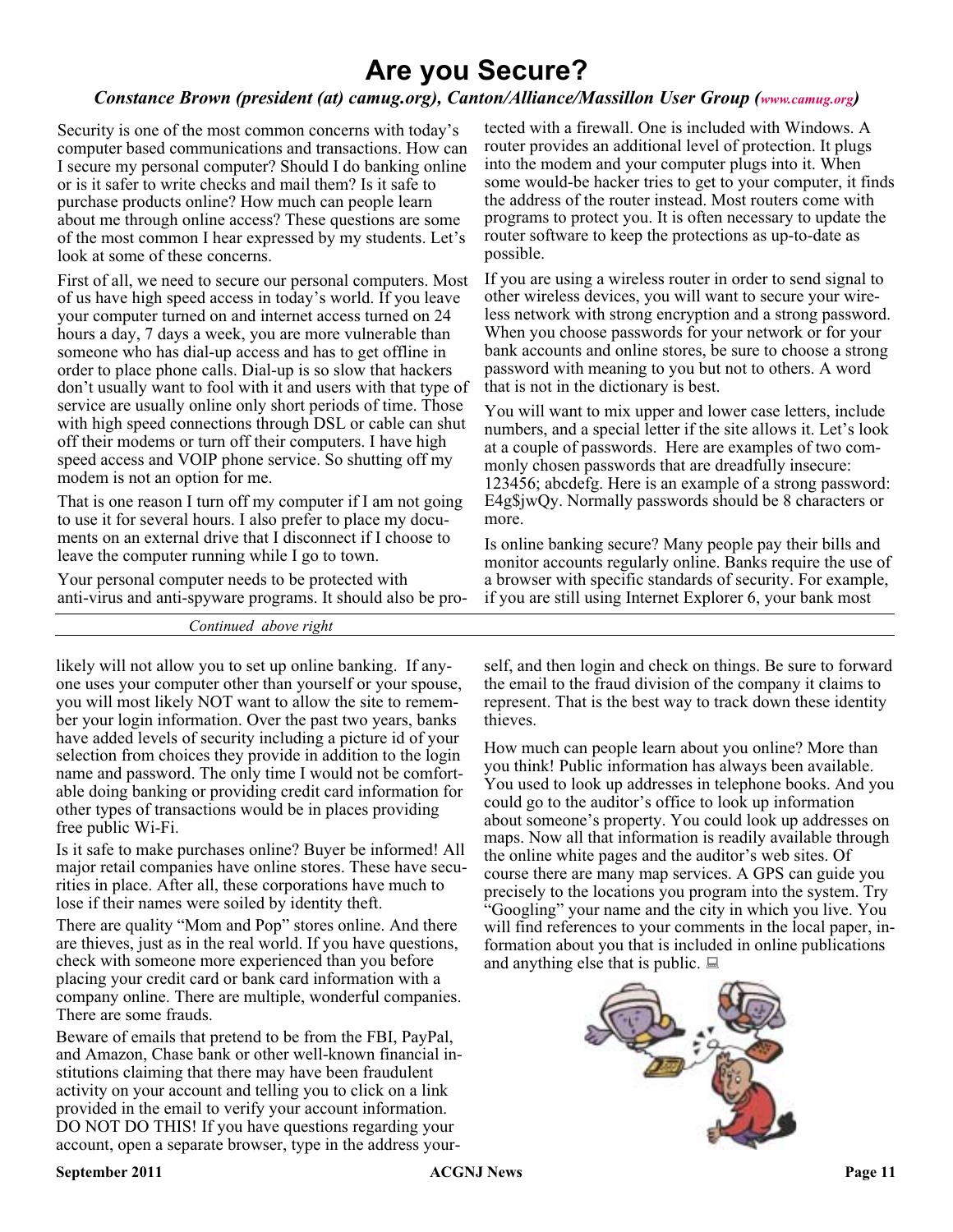## **Salvage a Wet Mobile Phone**

## *Tips & Tricks from the Cajun Clickers ([www.clickers.org\)](http://www.clickers.org)*

If you drop your mobile phone in water or get it wet in a heavy rain; don't panic; it's possible to save it. Consider these easy, simple steps:

**1. Act rapidly:** First, quickly remove all covers and as many detachable parts as possible, such as the back cover, battery, SIM card, memory card etc. Next, take a piece of cloth or tissue paper and absorb as much excess water as possible. Make sure to dry it completely, before water soaks into difficult to reach places. If your phone was under water for just a short time, this quick drying procedure alone might save it.

**2. Use a hair-dryer:** Then, use a hair-dryer to thoroughly dry the phone and components; but don't hold it too close to the phone, as that may harm the electrical mechanisms. Pay extra attention to the battery area. The battery housing usually consists of tiny holes to let air (and consequently, water) into the phone.

If steps 1 and 2 fail, then continue to step 3.

3. **Drying for long duration**: Place the disassembled phone and parts in a dry, warm place and allow the water to evaporate gradually. Also see: *[wikihow.com/Save-a-Wet-Cell-Phone](http://www.wikihow.com/Save-a-Wet-Cell-Phone)*  $\Box$ 

#### **36th Anniversary Newsletter CD Now On Sale** Beta .11 **ALLEY** Release Amateur Computer<br>Group of New Jersey \$8.00, includes postage Founded 1975 \$7.00 if you pick it up at a meeting 36<sup>th</sup> Anniversary Newsletter Collection (Natures 1, Namber 1 Hansagi: Watures 26, Number 4) Get yours Copyright 1975-2011 to ACGRI All Rights Reserved today!

## **Back Issues Still Needed**

Our collection remains incomplete. Below is a list of missing newsletters. Anyone who lends us one of these (or supplies a good clear copy) will receive the next CD as our thanks.

1975: #2 and #3 (dates uncertain)

1976: January

1984: August

1985: June, July, August, September.

## **SIG News**

## **C/C++ Programming**

*Bruce Arnold (barnold@blast.net) <http://acgnj.barnold.us/index.html>*

This is a forum for discussion of programming in general, beginning and intermediate level C, C++, C-Win programming, hardware, algorithms, and operating systems. We demonstrate real programming in a non-intimidating way, presenting complete code for working programs in 3-5 sheets of paper.

*June:* File Input Demo with Exceptions: Visual Studio C++ has many ways of reading and writing information from/to a disk file. A search in Wikipedia reveals ±50 different functions in several major categories. The topic can be daunting. Sometimes the task is simply to read a text file consisting of relatively short lines of human readable text. This can be accomplished using some simple, high level C++ Classes. Only a few lines of code are actually required. The main library function that we will use is named "ReadLine()". We will use a simple ListBox to display the file. One issue that the novice often misses is handling of errors. For example, what if the filename is wrong or if there is a disk error? A simple program was used as a starting point for a discussion. The program creates a Windows Dialog box, then allows a text file to be viewed on a Windows screen. The program is called "File Demo". For details and sample code, visit our Website. *Our next meeting September 20.*

## **Mobile Devices**

*Brenda Bell (mobdevsig@acgnj.org)*

The Mobile Devices SIG meets the second Wednesday of alternate months, 7:30PM at SPRS in Scotch Plains, NJ.

The Mobile Devices SIG focuses largely on curent-generation cellphones and smartphones (such as Blackberry, Android, iPhone) which bridge the gap between basic cell phones and traditional computers, and how they can help you manage and organize your life.

Our membership ranges from those who have recently acquired their first, basic cellphone to those who develop applications for today's modern smartphones, iPods, and ultraportable computers.

While we expect to spend much of our time investigating the built-in features and specialized applications available to modern smartphones, if you bring your basic (or multimedia) cell phone, iPod, or other mobile device with questions on how to use it, where to find applications, or what features they have, we are always happy to help! Meet and greet and plan where this event goes. Bring all your ideas, PDAs, fancy phones, etc. *Our next meeting October 12.*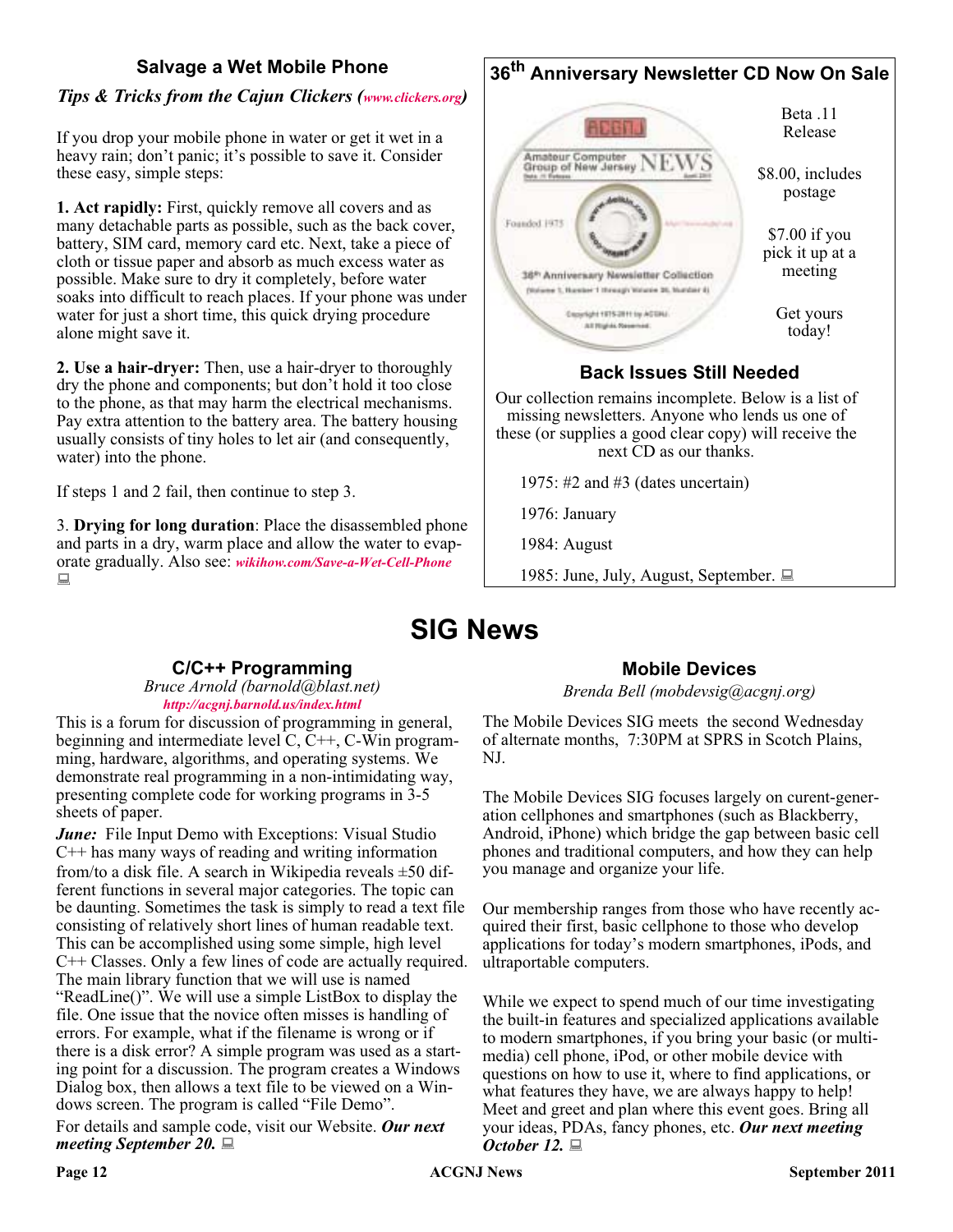## **Layman's Forum**

Matt Skoda (som359@aol.com) *<http://www.acgnj.org/groups/laymans.html>*

*We meet on the second Monday of the month* (no meetings in July and August) to discuss issues of interest to noviceusers or those who are planning to get started in computing. Watch our Web page for updates and

### **FireFox Activity**

*Firefox@acgnj.org*

This SIG is an open forum for **all** FireFox and Mozilla techniques and technologies, to encourage study and development of web sites of all kinds. All browsers will be considered and examined. All are encouraged to "think out of the box" about new web site esign. All members and guests are invited to check out the design concepts and voice their opinion. *Next meeting, September 19.*

#### **NJ Gamers**

*Gregg McCarthy (greggmajestic@gmail.com)*

*<http://www.NJGamers.com>*

#### *[www.lanparty.com](http://www.lanparty.com)*

**The next Friday Night Frag will be September 9, 6 p.m. to Saturday 12 noon — 18 hours for 5 bucks!**

BYOC - Bring your own computer

BYOF - Bring your own food.

and if you don't like sitting on metal chairs... BYO chair!

#### **LUNICS (Linux/Unix)**

Andreas Meyer (lunics@acgnj.org)

*<http//www.acgnj.org/groups/lunics.html>*

LUNICS is a group for those who share an interest in Unix and similar operating systems. While we do quite a bit with Linux, we've also been known to discuss Solaris and BSD as well. We meet on the first Monday of the month at the Scotch Plains Rescue Squad. See the web page for directions and more information.

*Our next meeting October 3.*

### **Window Pains**

John Raff (jraff@comcast.net)

#### *<http://www.acgnj.org/groups/winpains.html>*

Intended to provide members with Windows oriented discussions, Microsoft and Linux style. Directed to more technological level of attendee, but newbies are welcomed.

*September 16*: Brenda Bell will present on Medical Devices (blood pressure, insulin pumps, etc.)  $\Box$ 

### **Main Meeting**

*<http://www.acgnj.org/groups/mainmeet.html>*

*Mike Redlich (mike@redlich.net*)

*September 2:* No meeting. Enjoy your holiday. Next meeting October 7. ■

#### **Web Dev**

Evan Willliams (ewilliams@collaboron.com)

Meeting on alternate months, this SIG is an open forum for all Website Development techniques and technologies, to encourage study and development of web sites of all kinds. All languages will be considered and examined. The current project is a CMS for the club. Anyone interested in starting a new project, come to the meeting and announce / explain. Provide as much detail as possible. WebDev should be an all-encompasing development and examination forum for all issues, applications, OS, languages and systems one can use to build Websites. We currently have two Web dev languages .NET and Java as SIGs but other langages and OS need to be investigated, examined and tested; Windows, Linux, UNIX, DEC, Vax, HP etc. Intel-PC, Motorola - MAC etc. *Our next meeting September 14.*

#### **Java**

#### *Mike Redlich (mike@redlich.net)*

*July 12*: This month's meeting was an annual review and planning meeting. We reviewed some of the more interesting topics from this past September through June and brainstormed topics for the 2011–2012 "season."

*Our next meeting September 13*, topic to be announced.  $\Box$ 

#### **Hardware Activity**

Mike Reagan (hardware@acgnj.org)

This group is dedicated to repairing, refurbishing and/or recycling older computers. Ten people attended the first meeting of the ACGNJ Hardware Activity; so there is still a market for this type of event. One guy came all the way from the Bronx! Although we looked at some of the older equipment stored in the back room, most of our time was spent in talking about past experiences and planning for the future. Hopefully, we can establish a viable long-term schedule of projects, and keep the interest of those who attended this inaugural meeting. If you have a hardware problem, bring it in and we can all help fix or demolish it. (no guarantees either way)

#### *Next meeting September 22*

#### **Investment Software**

Jim Cooper (jim@thecoopers.org)

#### *[http://www.acgnj.org/groups/sig\\_investment.html](http://www.acgnj.org/groups/sig_investment.html)*

The Investment SIG continues with presentations on how to use analysis programs TC2000 and TCNet. Large charts are presented on our pull down screen and illustrate the application of computer scans and formulas to find stocks for profitable investments. Technical analysis determines buy points, sell points and projected moves. Technical analysis can also be used on fundamentals such as earnings, sales growth, etc. We're no longer focusing on just Telechart -- if you are using (or interested in) Tradestation, eSignal, VectorVest -- or just in learning how to select and use charting and technical analysis, come join us !!

*Our next meetings: September 8.*

**September 2011 CONJ News Page 13**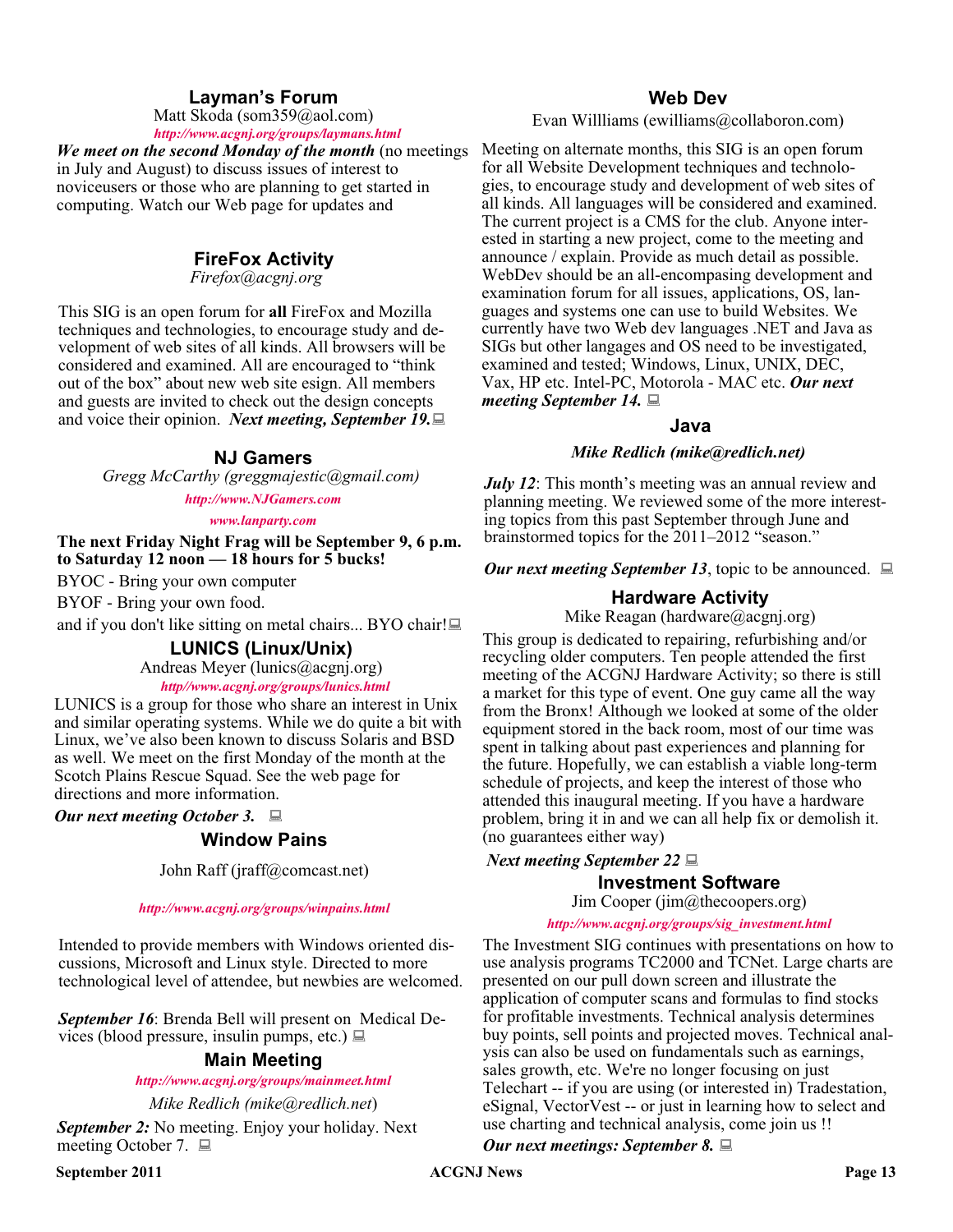## **Guru Corner**

If you need help with any of the technologies listed below, you can call on the person listed. Please be considerate and ca

## **Discount Computer Magazine Price List**

**As described by the DealsGuy**

| ll before 10 PM.             | ou can call on the person listed. Please be considerate and |              |                                                                                                                         | 1 <sub>yr</sub> |       | $2 \text{ yr}$ 3 yr |
|------------------------------|-------------------------------------------------------------|--------------|-------------------------------------------------------------------------------------------------------------------------|-----------------|-------|---------------------|
|                              |                                                             |              | <b>Computer Games</b>                                                                                                   | \$10.95         | 20.95 | 29.95               |
|                              | <b>Software</b>                                             |              | <b>Computer Gaming World</b>                                                                                            | 14.95           | 28.95 | 41.95               |
|                              |                                                             |              | Computer Shopper1                                                                                                       | 16.97           | 32.95 | 47.95               |
| <b>HTML</b>                  | Mike Redlich                                                | 908-246-0410 | Dr. Dobbs Journal                                                                                                       | 15.95           | 30.95 |                     |
|                              | Jo-Anne Head                                                | 908-769-7385 | Mac Addict                                                                                                              | 10.97           |       |                     |
| ColdFusion                   | Jo-Anne Head                                                | 908-769-7385 | Mac Home Journal                                                                                                        | 15.97           | 29.97 |                     |
|                              |                                                             |              | Mac World                                                                                                               | 12.95           |       |                     |
| <b>CSS</b>                   | Frank Warren                                                | 908-756-1681 | Maximum PC                                                                                                              | 9.95            | 18.95 | 27.95               |
|                              | Jo-Anne Head                                                | 908-769-7385 | Microsoft System Journal                                                                                                | 21.95           | 39.95 |                     |
| Java                         | Mike Redlich                                                | 908-246-0410 | PC Gamer                                                                                                                | 12.95           |       |                     |
|                              |                                                             |              | PC Magazine (22/44/66 Issues)                                                                                           | 25.97           | 48.95 | 68.95               |
| $C++$                        | <b>Bruce Arnold</b>                                         | 908-735-7898 | PC World                                                                                                                | 16.95           |       |                     |
|                              | Mike Redlich                                                | 908-246-0410 | Wired                                                                                                                   | 6.00            | 12.00 | 17.00               |
| ASP                          | Mike Redlich                                                | 908-246-0410 | These prices are for new subscriptions and renewals. All<br>orders must be accompanied by a check, cash or Money        |                 |       |                     |
| Perl                         | John Raff                                                   | 973-560-9070 | Order. Make payable to Herb Goodman, and mail to:                                                                       |                 |       |                     |
|                              | Frank Warren                                                | 908-756-1681 | Herb Goodman, 8295 Sunlake Drive, Boca Raton,<br>FL 33496                                                               |                 |       |                     |
| XML                          | Mike Redlich                                                | 908-246-0410 | Telephone: 561-488-4465, e-mail: hgoodman@prod-<br>igy.net                                                              |                 |       |                     |
| Genealogy                    | Frank Warren                                                | 908-756-1681 | Please allow 10 to 12 weeks for your magazines to start.                                                                |                 |       |                     |
| Home Automation Frank Warren |                                                             | 908-756-1681 | For renewals you must supply an address label from your<br>present subscription to insure the correct start of your re- |                 |       |                     |
| <b>Operating Systems</b>     |                                                             |              | newal. As an extra service I will mail a renewal notice<br>about 4 months prior to their expiration date. I carry more  |                 |       |                     |
| Windows 3.1                  | Ted Martin                                                  | 732-636-1942 | than 300 titles at excellent prices — email for prices. $\Box$                                                          |                 |       |                     |

## **ACGNJ MEMBERSHIP APPLICATION**

Sign up online at http://www.acguj.org/membershipApplication.html and pay dues with PayPal.

|                            |                                                                       | Dues                                                                                                                   |                |                           |
|----------------------------|-----------------------------------------------------------------------|------------------------------------------------------------------------------------------------------------------------|----------------|---------------------------|
|                            | <b>US/CANADA</b>                                                      |                                                                                                                        | <b>STUDENT</b> | <b>SENIOR CITIZEN</b>     |
| Year<br>2 Years<br>3 Years | \$25<br>\$40<br>\$55                                                  |                                                                                                                        | \$20           | (Over 65)<br>\$20<br>\$45 |
|                            |                                                                       |                                                                                                                        |                |                           |
|                            | Mail this application and your check to:<br>AMATEUR COMPUTER GROUP OF | AMATEUR COMPUTER GROUP OF NEW JERSEY, INC., P.0. BOX 135, SCOTCH PLAINS, NJ 07076<br>New Member Renewal Address Change |                |                           |
| First Name                 |                                                                       | Last Name                                                                                                              |                | Phone                     |
| Mailing Address            |                                                                       |                                                                                                                        |                | E-Mail                    |

What topics would you like to see covered at club meetings?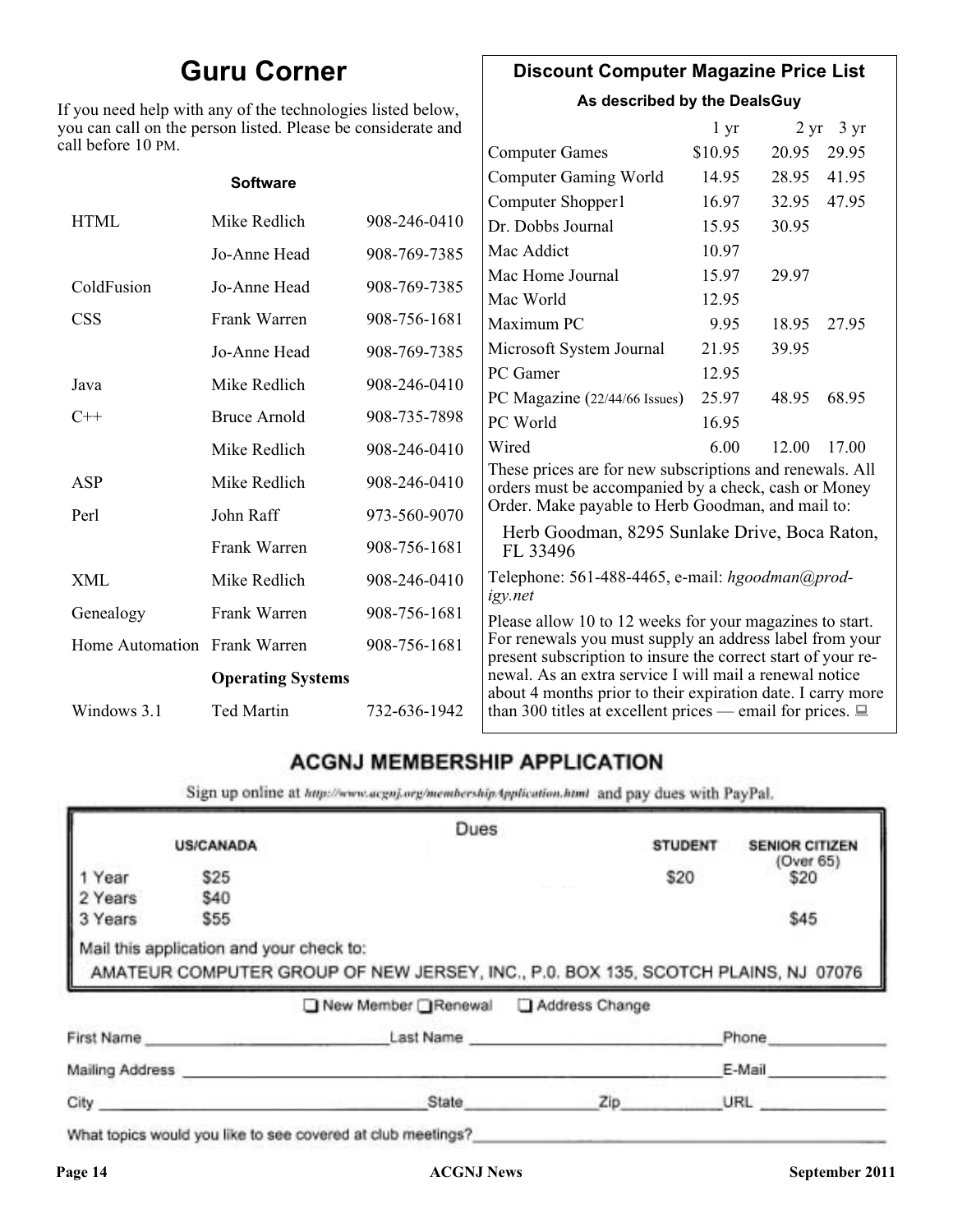| <b>Other Local Computer Groups</b>                                                                                                                                             |                                                                                                                                                           |                                                                                                                                                                      |  |
|--------------------------------------------------------------------------------------------------------------------------------------------------------------------------------|-----------------------------------------------------------------------------------------------------------------------------------------------------------|----------------------------------------------------------------------------------------------------------------------------------------------------------------------|--|
| <b>Princeton Macintosh User Group:</b> 7:15 pm 2nd<br>Tuesday, Jadwin Hall, A-10, Washington Rd,<br>Princeton, $(609)$ 252-1163, www.pmug-nj.org                               | Linux Users Group in Princeton: 7 pm, 2nd<br>Wednesday, Lawrence Branch Mercer Library,<br>Rt#1 & Darrah Lane, Lawrence NJ<br>http://www.lugip.org        | <b>New York PC:</b> 3rd Thurs, 7 pm, PS 41, 116 W<br>11th St. For info call hotline, (212) 533-NYPC,<br>http://www.nypc.org                                          |  |
| <b>Computer Education Society of Philadelphia:</b><br>Meetings & Workshops at Jem Electronics, 6622<br>Castor Ave, Philadelphia PA. www.cesop.org/                             | <b>Brookdale Computer Users Group:</b> 7 pm, 3rd<br>Friday, Brookdale Community College, Bldg MAS<br>Rm 100, Lincroft NJ. (732)-739-9633.<br>www.bcug.com | NJ Macintosh User Group: 8 pm, 3rd Tuesday,<br>Allwood Branch Library, Lyall Rd, Clifton NJ.<br>$(201) 893 - 5274$ http://www.njmug.org                              |  |
| PC User Group of So. Jersey: 2nd Mon., 7 pm,<br>Trinity Presb. Church, 499 Rt 70 E, Cherry Hill,<br>NJ. L. Horn, (856) 983-5360<br>http://www.pcugsj.org                       | Hunterdon Computer Club: 8:30 am, 3rd Sat,<br>Hunterdon Medical Center, Rt 31, Flemington NJ.<br>www.hunterdoncomputerclub.org. (908)<br>995-4042.        | NY Amateur Computer Group: 2nd Thurs, 7<br>pm, Rm 806 Silver Bldg, NYU, 32 Waverly Pl,<br>NYC http://www.nyacc.org                                                   |  |
| Morris Micro Computer Club: 7 pm 2nd Thurs.,<br>Morris County Library, Hanover Ave, Morristown<br>NJ, (973) 267-0871.<br>http://www.morrismicro.com                            | Central Jersey Computer Club: 8 pm, 4th Fri-<br>day, Rm 74, Armstrong Hall, College of NJ. Rich<br>Williams, (609) 466-0909.                              | NJ PC User Group: 2nd Thurs, Monroe Rm at<br>Wyckoff Public Library, 7 pm. Maureen Shannon,<br>$(201)$ 853-7432, www.njpcug.org                                      |  |
| <b>Philadelphia Area Computer Society: 3rd Sat, 12</b><br>noon Main Meeting, groups 8 am-3 pm. Upper<br>Moreland Middle School, Hatboro PA. (215)<br>764-6338. www.pacsnet.org | NJ Computer Club: 6:15 pm, 2nd Wednesday ex-<br>cept Jul & Aug, North Branch Reformed Church,<br>203 Rt 28, Bridgewater NJ. http://www.njcc.org           | Princeton PC Users Group: 2nd Monday,<br>Lawrenceville Library, Alt Rt 1 & Darrah Lane,<br>Lawrenceville, Paul Kurivchack (908) 218-0778,<br>http://www.ppcug-nj.org |  |

| <b>Classified</b>                                                                                                                                                                                                                                                                                                                                                                             | <b>Radio and TV Programs</b>                                                                                                                                                                                                                                                                                                        |
|-----------------------------------------------------------------------------------------------------------------------------------------------------------------------------------------------------------------------------------------------------------------------------------------------------------------------------------------------------------------------------------------------|-------------------------------------------------------------------------------------------------------------------------------------------------------------------------------------------------------------------------------------------------------------------------------------------------------------------------------------|
| <b>FREE TO MEMBERS.</b> Use our clas-<br>sified ads to sell off your surplus computer<br>stuff. Send copy to Classified, ACGNJ<br>NEWS, P.O. Box 135, Scotch Plains NJ<br>07076 or e-mail to the editor,<br><i>bdegroot@ptd.net.</i> Classified ads are free<br>to members, one per issue. Non-members<br>pay \$10. Send check payable to ACGNJ<br>Inc. with copy. Reasonable length, please. | INOUNION AVE<br><b>Computer Radio Show, WBAI</b><br>Amold<br>Slenside Rd<br>99.5 FM, NY, Wed. 8-9 p.m.<br>Auditorium<br>The<br><b>Software</b><br>Review,<br>LEXA A3<br>Channel, Saturday<br>Learning<br>$\sqrt{3}$<br>$10-10:30$ p.m.<br>On Computers, WCTC 1450<br>0.5.22<br>AM, New Brunswick, Sunday<br>Echo<br>Queen           |
| Member of<br>ociation of<br>Personal Computer User Groups                                                                                                                                                                                                                                                                                                                                     | 1-4 p.m. To ask questions call<br>Diner<br>$(800)$ 677-0874.<br>តិ<br>ភិ<br>Borle Ave<br>Ğ<br><b>PC Talk, Sunday from 8 p.m. to</b><br><b>Territory</b><br>Scotch Pigins<br>10 p.m., 1210 AM Philadelphia.<br>Rescue Sound<br><b>Ext 135</b><br>1800-876-WPEN, Webcast<br>at http://www.pctalkweb.net.<br>$\mathbf{v}^{\mathbf{r}}$ |

#### *<http://www.apcug.net>*

#### **Directions to Meetings at Scotch Plains Rescue Squad, 1916 Bartle Ave., Scotch Plains NJ**

#### **From New York City or Northern New Jersey**

Take Route 1&9 or the Garden State Parkway to US 22 Westbound.

#### **From Southern New Jersey**

Take Parkway north to Exit 135 (Clark). Stay on left of ramp, follow circle under Parkway. Bear right to Central Avenue; follow to Westfield and under RR overpass. Left at light to North Avenue; follow to light in Fanwood. Right on Martine (which becomes Park Ave). Right on Bartle Ave in middle of shopping district.Scotch Plains Rescue Squad (2-story brick) is located on the right. Do not park in the row next to the building — you'll be towed.

#### **From I-78 (either direction)**

Take exit 41 (Scotch Plains); follow signs to US 22. Turn right at light at bottom of hill and use overpass to cross Rt. 22. Follow US 22 Westbound directions.

#### **September 2011 ACGNJ News Page 15**

#### **From US 22 Westbound**

Exit at Park Avenue, Scotch Plains after McDonalds on the right, diagonally opposite Scotchwood Diner on the left, immediately before the overpass. After exiting, turn left at the light and use overpass to cross US 22. Bear right at bottom of ramp to continue south on Park Avenue. Turn left at the second light (a staggered intersection). Scotch Plains Rescue Squad (2-story brick) is on the right. Do not park in the row next to the building — you'll be towed. We meet on the second floor, entering by the door at the right front of the building.

#### **From Western New Jersey**

Take US 22 Eastbound to the Park Avenue exit. The exit is about a mile past Terrill Road and immediately past the overpass. Exit onto Park Avenue South and follow the directions above to the Rescue Squad building.